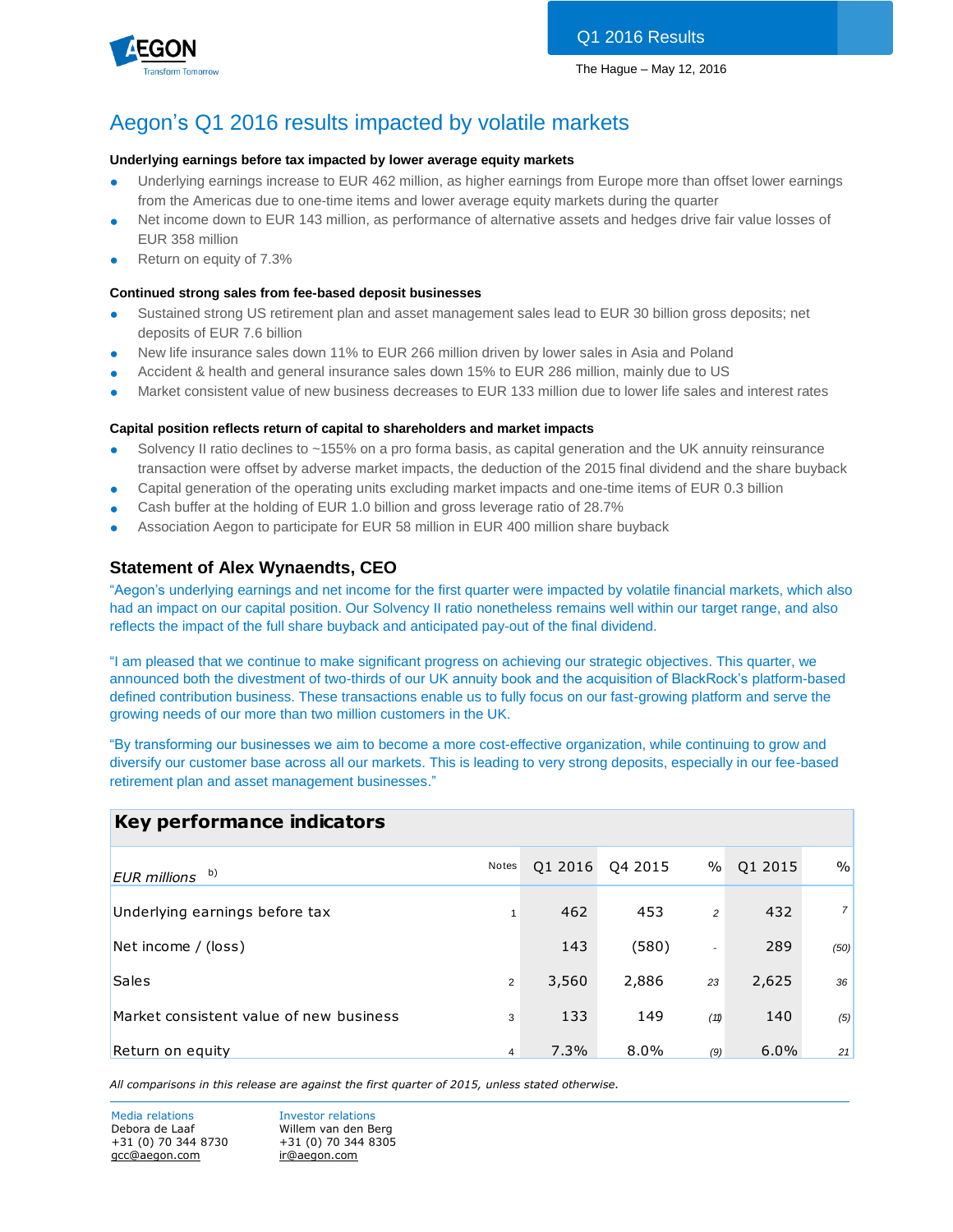

# Strategic highlights

- **Two thirds of UK annuity portfolio sold to Rothesay Life**
- **Acquisition of BlackRock's UK DC platform and administration business**
- **Transamerica launches new variable annuity investment options**
- **AIFMC named best fund management company at Chinese Golden Bull Fund Awards**

### **Aegon's ambition**

Aegon's ambition is to be a trusted partner for financial solutions at every stage of life, and to be recognized by its customers, business partners and society as a company that puts the interests of its customers first in everything it does. In addition, Aegon wants to be regarded by its employees as an employer of choice, engaging and enabling them to succeed. This ambition is supported by four strategic objectives embedded in all Aegon businesses: Optimized portfolio, Operational excellence, Customer loyalty, and Empowered employees.

#### **Optimized portfolio**

On April 11, Aegon announced the sale of two thirds of its UK annuity portfolio to Rothesay Life. Aegon initially reinsured GBP 6 billion of liabilities to Rothesay Life, which will be followed by a Part VII transfer. This transaction is an important step in the process to fully divest the UK annuity portfolio, and follows the earlier announcement that the UK annuity portfolio is no longer strategically core to Aegon. By selling the majority of the UK annuity portfolio, Aegon will be able to fully focus on its fast-growing platform. The platform enables workplace savers and consumers to build up savings during their working lives, and then manage an income in retirement with the support of a financial advisor or directly online.

In line with Aegon's strategy to focus on its pension and protection customers, Aegon recently announced the acquisition of BlackRock's Defined Contribution (DC) pension and administration platform business, subject to court approval. The strength of Aegon's workplace pension offering in the SME market, in which BlackRock's DC platform and administration business specializes, will be supplemented by access to large plan, trust-based and investmentonly markets. This acquisition will further improve the scale and competitive position of Aegon's pension business in the United Kingdom, as well as strengthen Aegon's already fast-growing platform proposition.

In the Netherlands, Aegon announced a strategic partnership with mobile innovation specialist MOBGEN. MOBGEN develops innovative mobile systems and applications for multinational companies, better enabling them to connect digitally with their customers. This long-term strategic partnership will allow Aegon to take advantage of MOBGEN's extensive knowledge and experience, and supports Aegon's ambition to accelerate its digital transformation. In addition, the partnership provides MOBGEN with access to Aegon's financial expertise.

#### **Operational excellence**

In the US, Transamerica announced three new variable annuity investment options with underlying portfolios that invest across a series of BlackRock's iShares smart beta exchange-traded funds. Smart beta investment strategies track non-traditional and fundamentally constructed indices and aim to take advantage of systematic biases or inefficiencies in the market, thereby helping investors reduce risk, generate income and enhance returns. Offering these new options is part of Aegon's commitment to providing a broad range of investment solutions for financial advisors and customers.

Just one year after its launch, Aegon's joint venture GoBear – Asia's only impartial unbiased metasearch engine for insurance and financial products – recorded 50% month-on-month growth in usage, and today has served more than 1.2 million users in total. This puts GoBear among Asia's fastest-growing fintech start-ups in terms of users. GoBear is leading the way in making financial shopping experience with an unbiased and personalized comparison process. Its user-oriented platform offers customers a free and transparent comparison service based on their own unique financial needs.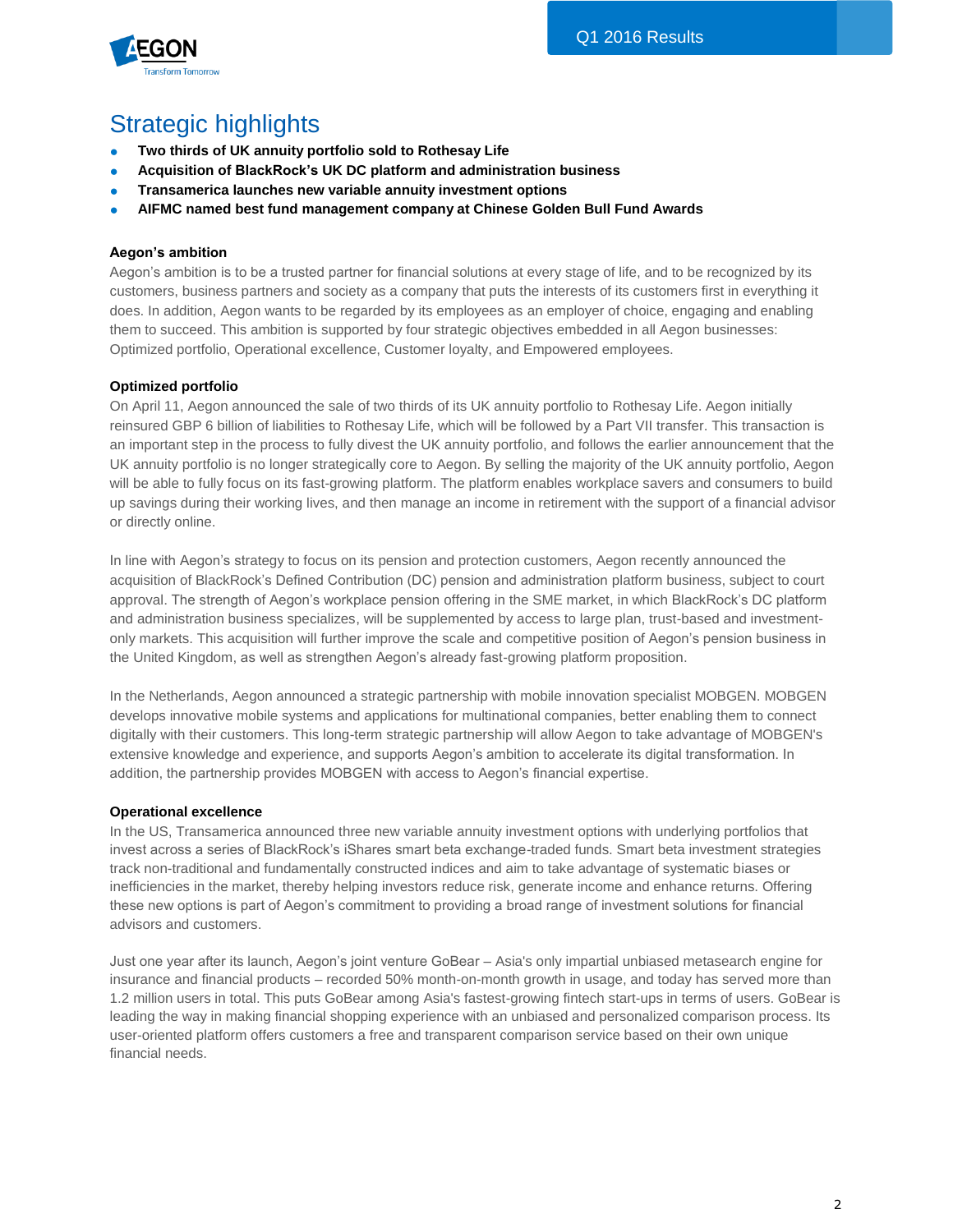

#### **Customer loyalty**

Aegon expanded its global retirement research network with the launch of the Instituto de Longevidade Mongeral Aegon in Brazil. Backed by Mongeral Aegon, Aegon's joint venture in Brazil, the Instituto de Longevidade was established in response to a particularly urgent need in Brazil. As a result of the increase in life expectancy and falling birth rate, Brazilians aged 50 and over will soon represent an even higher proportion of the population than in most other countries. The main objective of the institute is to create awareness about longevity and retirement in Brazil by providing research and solutions, and by engaging with the different stakeholders. The work of the new institute complements that of the Aegon Center for Longevity and Retirement, and the Transamerica Center for Retirement Studies.

At the Chinese Golden Bull Fund Awards, Aegon's Shanghai-based Chinese joint venture, Aegon Industrial Fund Management Company (AIFMC), received six awards, including the Golden Bull Award for being a Top Ten Fund Management Company. In total, more than 100 fund management companies and 2,000 funds took part. Over the last nine years, AIFMC has been a seven-time winner of the Golden Bull Award for being a Top Ten Fund Management Company. AIFMC is not only widely recognized as an equity investment leader, but also for fixed income and money market investments. It is known for its consistent strategy of being focused on long-term return and stable growth.

Underlining Aegon's capabilities as a customer-centric organization, Aegon's joint venture in India, Aegon Life, was awarded the 'Best Service Quality Program' at the Indian Service Quality Awards 2016. This award recognizes Aegon Life's work to adopt quality management principles. The Indian Service Quality Awards promote quality services and give a special recognition to organizations that contribute significantly on this front.

#### **Empowered employees**

Aegon launched the Global Aegon Awards, an initiative to celebrate achievements and share excellence across the organization. Six of the categories that employees could be nominated for highlighted Aegon's strategic focus: Best community engagement, Best empower initiative, Best improvement, Most customer-centric team, Best employee in support and staff, and Best employee in customer service. The awards were a great success and provided an opportunity for employees to come together to share best practices, learn from one another's experiences and build international relationships. These opportunities will contribute to Aegon becoming a truly digital and customer-centric company.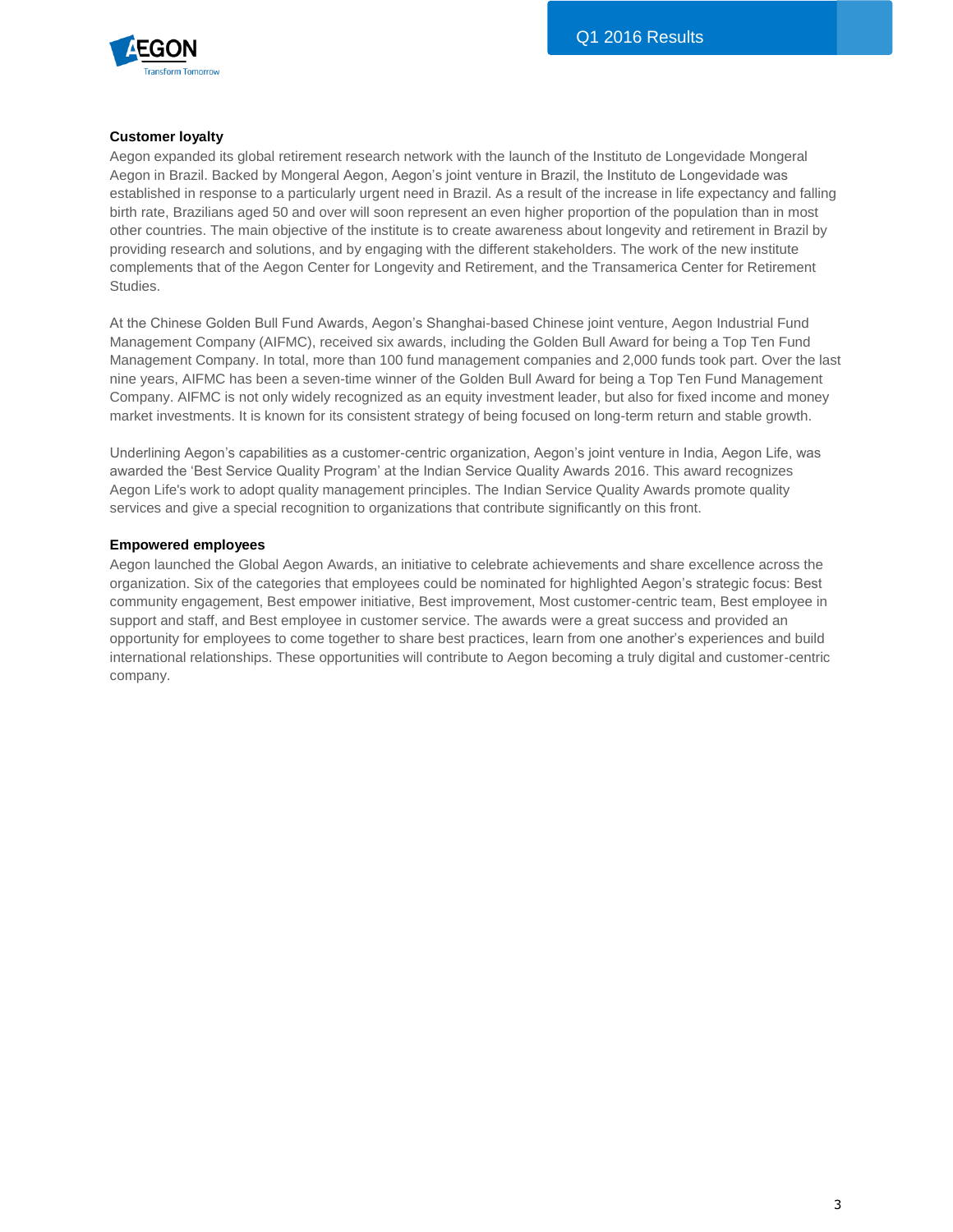

# **Financial overview**

| <b>EUR</b> millions<br>Notes                                         | Q1 2016 | Q4 2015  | $\%$           | Q1 2015 | $\%$                     |
|----------------------------------------------------------------------|---------|----------|----------------|---------|--------------------------|
| Underlying earnings before tax                                       |         |          |                |         |                          |
| Americas                                                             | 283     | 310      | (9)            | 290     | (2)                      |
| Europe                                                               | 169     | 142      | 19             | 141     | 20                       |
| Asia                                                                 |         | 3        | (86)           | (3)     |                          |
| Asset Management                                                     | 45      | 38       | 19             | 45      |                          |
| Holding and other                                                    | (36)    | (39)     | 8              | (42)    | 14                       |
| Underlying earnings before tax                                       | 462     | 453      | $\overline{a}$ | 432     | $\overline{7}$           |
| Fair value items                                                     | (358)   | (65)     |                | (159)   | (25)                     |
| Realized gains / (losses) on investments                             | 54      | 58       | (7)            | 119     | (54)                     |
| Net impairments                                                      | (36)    | 64       | ÷.             | (11)    |                          |
| Other income / (charges)                                             | (6)     | (1, 293) | 100            | (1)     | $\overline{\phantom{a}}$ |
| Run-off businesses                                                   | 28      | 21       | 38             | 16      | 78                       |
| Income before tax                                                    | 145     | (762)    | $\overline{a}$ | 396     | (63)                     |
| Income tax                                                           | (1)     | 182      |                | (107)   | 99                       |
| Net income / (loss)                                                  | 143     | (580)    |                | 289     | (50)                     |
|                                                                      |         |          |                |         |                          |
| Net income / (loss) attributable to:<br>Equity holders of Aegon N.V. | 143     | (581)    |                | 289     | (50)                     |
| Net underlying earnings                                              | 352     | 393      | (10)           | 315     | 12                       |
|                                                                      |         |          |                |         |                          |
| Commissions and expenses                                             | 1,744   | 1,844    | (5)            | 1,742   |                          |
| of which operating expenses<br>9                                     | 960     | 997      | (4)            | 902     | 6                        |
|                                                                      |         |          |                |         |                          |
| <b>New life sales</b>                                                |         |          |                |         |                          |
| Life single premiums                                                 | 610     | 561      | 9              | 959     | (36)                     |
| Life recurring premiums annualized                                   | 205     | 216      | (5)            | 203     | $\mathbf{1}$             |
| Total recurring plus 1/10 single                                     | 266     | 273      | (2)            | 299     | (11)                     |
| <b>New life sales</b><br>10                                          |         |          |                |         |                          |
| Americas                                                             | 144     | 152      | (6)            | 141     | $\overline{c}$           |
| Europe                                                               | 85      | 94       | (9)            | 93      | (9)                      |
| Asia                                                                 | 37      | 27       | 39             | 65      | (43)                     |
| Total recurring plus 1/10 single                                     | 266     | 273      | (2)            | 299     | (11)                     |
| New premium production accident and health insurance                 | 262     | 213      | 23             | 307     | (15)                     |
| New premium production general insurance                             | 24      | 25       | (1)            | 22      | 9                        |
| Gross deposits (on and off balance)<br>10                            |         |          |                |         |                          |
| Americas                                                             | 13,472  | 8,511    | 58             | 11,550  | $\sqrt{\pi}$             |
| Europe                                                               | 3,441   | 3,107    | 11             | 3,063   | 12                       |
| Asia                                                                 | 73      | 63       | 15             | 202     | (64)                     |
| Asset Management                                                     | 13,092  | 12,079   | 8              | 5,147   | 154                      |
| <b>Total gross deposits</b>                                          | 30,078  | 23,761   | 27             | 19,963  | 51                       |
|                                                                      |         |          |                |         |                          |
| Net deposits (on and off balance)<br>10                              |         |          |                |         |                          |
| Americas                                                             | 4,825   | 726      |                | 4,404   | 10                       |
| Europe                                                               | 731     | 342      | 114            | 803     | (9)                      |
| Asia                                                                 | 59      | 50       | 18             | 190     | (69)                     |
| Asset Management                                                     | 2,240   | 1,662    | 35             | 2,081   | 8                        |
| Total net deposits excluding run-off businesses                      | 7,855   | 2,780    | 183            | 7,479   | 5                        |
| Run-off businesses                                                   | (240)   | (215)    | (11)           | (213)   | (13)                     |
| Total net deposits / (outflows)                                      | 7,615   | 2,564    | 197            | 7,266   | 5                        |
|                                                                      |         |          |                |         |                          |
| Revenue-generating investments                                       |         |          |                |         |                          |

|         | Dec. 31, |               | Mar. 31, |               |
|---------|----------|---------------|----------|---------------|
| 2016    | 2015     | $\frac{0}{0}$ | 2015     | $\frac{0}{0}$ |
| 704,554 | 710,458  | (1)           | 639,755  | 10            |
| 162,784 | 160,792  |               | 172,504  | (6)           |
| 191,286 | 200,226  | (4)           | 215,291  | (11)          |
| 350,483 | 349,440  |               | 251,960  | 39            |
|         |          | Mar. 31,      |          |               |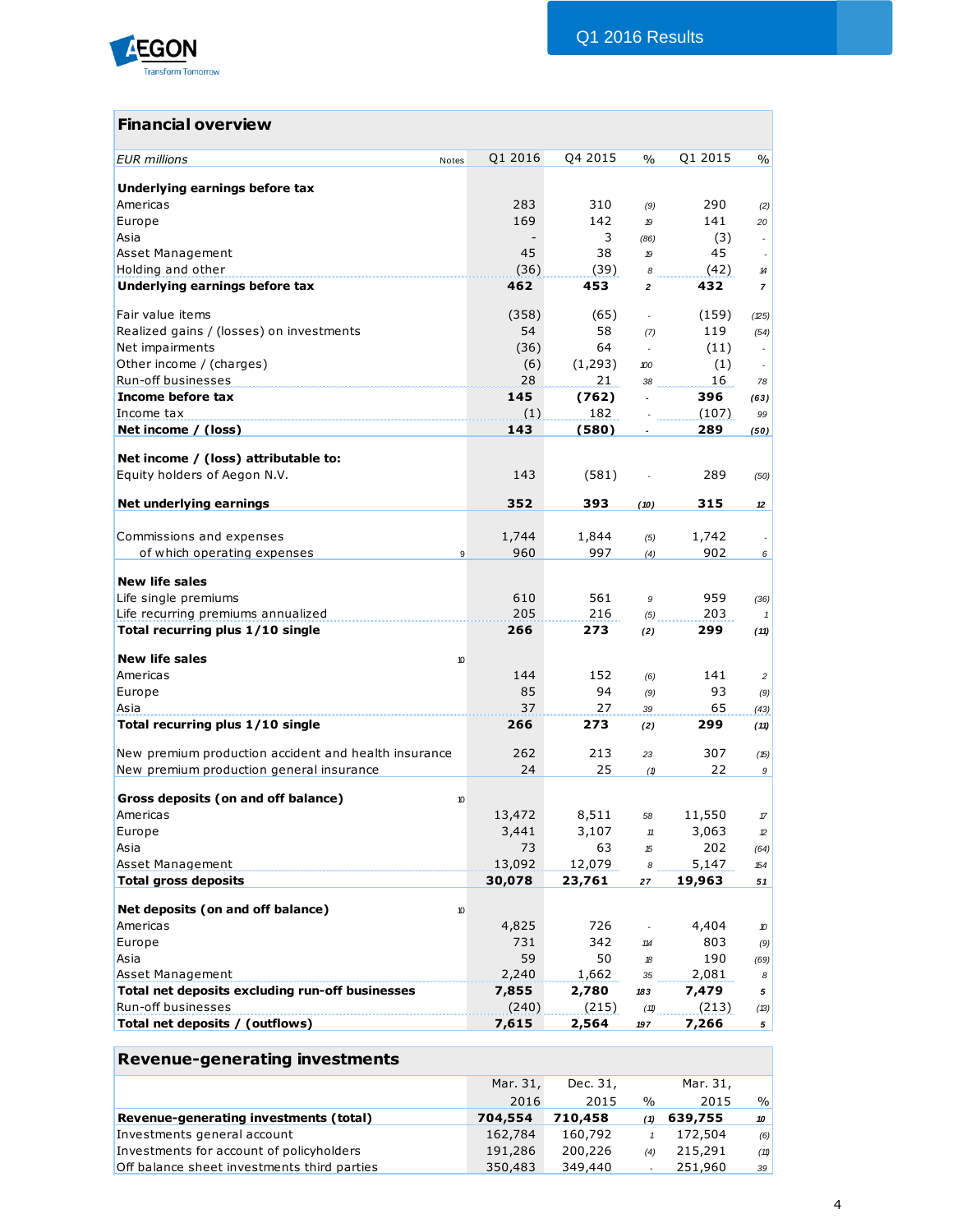

# Operational highlights

### **Underlying earnings before tax**

Aegon's underlying earnings before tax in the first quarter of 2016 increased 7% compared with the first quarter of 2015 to EUR 462 million. Underlying earnings included adverse one-time items of EUR 25 million in the first quarter of 2016. Lower account balances due to lower average equity markets during the quarter had an impact of EUR 14 million on underlying earnings in the Americas.

Underlying earnings from the Americas declined by 2% to EUR 283 million, mainly because of the recurring impact of the actuarial assumption changes and model updates announced and implemented in the third quarter of 2015 and lower fee income from lower average equity markets during the quarter.

In Europe, underlying earnings increased by 20% to EUR 169 million. This was driven by lower amortization of deferred policy acquisition costs (DPAC) in the United Kingdom as a result of the write down of deferred policy acquisition costs related to upgrading customers to the retirement platform in the fourth quarter of 2015, and the normalization of surrenders in Poland.

The result from Aegon's operations in Asia improved to nil, mainly driven by growth of the High Net Worth (HNW) businesses and improved mortality results.

Asset Management underlying earnings remained at a high level of EUR 45 million, as higher performance fees in China and the acquisition of a minority stake in La Banque Postale Asset Management were offset by higher expenses related to growth of the business.

Total holding costs declined to EUR 36 million, primarily due to lower funding costs after the redemption of a senior bond in December 2015.

#### **Net income**

Net income declined to EUR 143 million, caused by higher losses from fair value items and lower realized gains.

#### *Fair value items*

The loss from fair value items was EUR 358 million. This was mainly driven by underperformance of alternative investments in the United States, the macro equity hedge program due to hedge mismatches and the impact of the mismatch between IFRS accounting and the Solvency II framework on Aegon's interest rate hedges in the Netherlands.

#### *Realized gains on investments*

Realized gains on investments amounted to EUR 54 million and were mainly the result of real estate divestments in the United States and normal trading activity.

#### *Impairment charges*

Impairments were EUR 36 million for the quarter and primarily related to investments in the energy industry in the United States.

#### *Other charges*

Other charges amounted to EUR 6 million.

## *Run-off businesses*

Earnings from run-off businesses improved to EUR 28 million, driven by favorable mortality claims.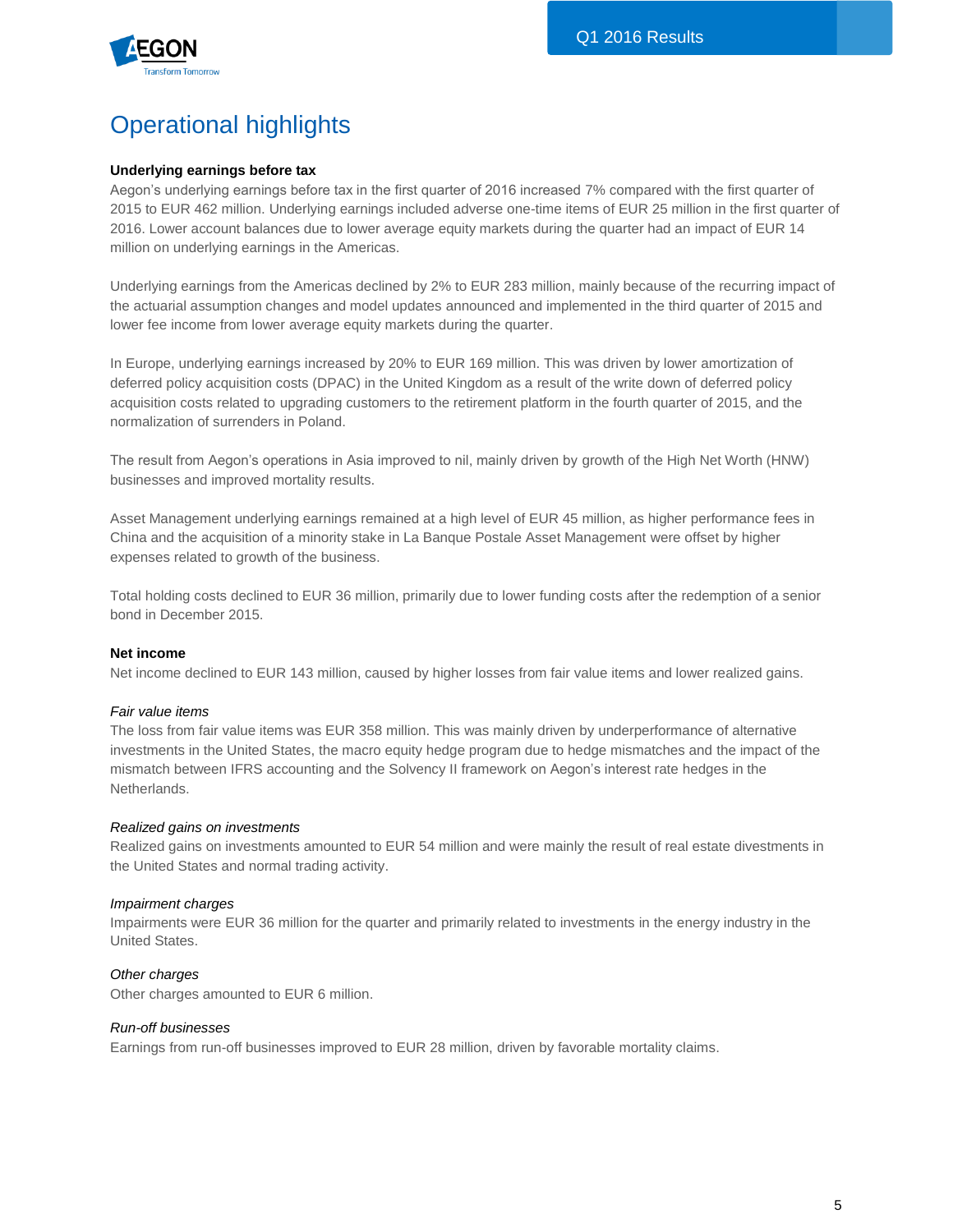

#### *Income tax*

Income tax amounted to EUR 1 million in the first quarter, driven by tax exempt income, the positive impact of tax credits and certain losses being taxed at a higher rate than the group as a whole. The effective tax rate on underlying earnings was 24%.

#### **Return on equity**

Return on equity increased to 7.3% in the first quarter of 2016, driven by higher net underlying earnings and lower shareholders' equity as a result of the write down of deferred policy acquisition costs in the United Kingdom related to upgrading customers to the retirement platform in the fourth quarter of 2015.

#### **Operating expenses**

In the first quarter, operating expenses increased by 6% to EUR 960 million, driven by higher expenses related to growth of the business in Asset Management, the Mercer and La Banque Postale acquisitions and one-time employee expenses in the United States. Excluding the impact of these acquisitions, operating expenses increased by 4%, mainly caused by currency movements, one-time expenses in the Americas and investments to support the growth of the business in Asia and Asset Management.

#### **Sales**

Aegon's total sales increased by 36% to EUR 3.6 billion in the first quarter of 2016. This increase was mainly the result of higher gross deposits in Retirement Plans and Asset Management. The former was mainly driven by the Mercer acquisition, while the latter was related to higher recognized gross deposits in AIFMC and the acquisition of a minority stake in La Banque Postale Asset Management. Gross deposits increased by 51% to EUR 30.1 billion, primarily for the reasons mentioned above. Excluding these, gross deposits increased 7%, as higher deposits in Retirement Plans and in Knab in the Netherlands more than offset a lower contribution from variable annuities. Net deposits, excluding run-off businesses, increased to EUR 7.9 billion due to the Mercer acquisition. New life sales were down 11% to EUR 266 million, as higher indexed universal life sales in the United States were more than offset by lower HNW sales in Asia and a decline of unit-linked sales in Poland. New premium production for accident & health and general insurance declined to EUR 286 million, driven by the impact of lower portfolio takeovers and product repricing in the United States.

### **Market consistent value of new business**

The market consistent value of new business amounted to EUR 133 million. The positive effect of a favorable product mix in life insurance in the United States was more than offset by the negative impact of lower interest rates on sales and margins in Asia and the United States, and a change in the product mix for pensions in the Netherlands.

#### **Revenue-generating investments**

Revenue-generating investments slightly declined during the first quarter of 2016 to EUR 705 billion, as net inflows were more than offset by adverse currency movements.

### **Capital management**

Shareholders' equity increased by EUR 0.2 billion compared with the end of the previous quarter to EUR 22.8 billion on March 31, 2016. Revaluation reserves increased by EUR 1.3 billion to EUR 7.8 billion. Aegon's shareholders' equity, excluding revaluation reserves and defined benefit plan remeasurements, declined to EUR 16.9 billion – or EUR 8.13 per common share – at the end of the first quarter, as adverse currency movements and the impact of the share buyback more than offset earnings generated in the quarter.

The gross leverage ratio increased to 28.7% in the first quarter, primarily due to the EUR 0.2 billion cost of the first tranche of the share buyback completed in the first quarter. The cash buffer in the holding declined to EUR 1.0 billion as a result of the share buyback, capital contributions to operating units of EUR 0.1 billion, interest payments and holding operating expenses.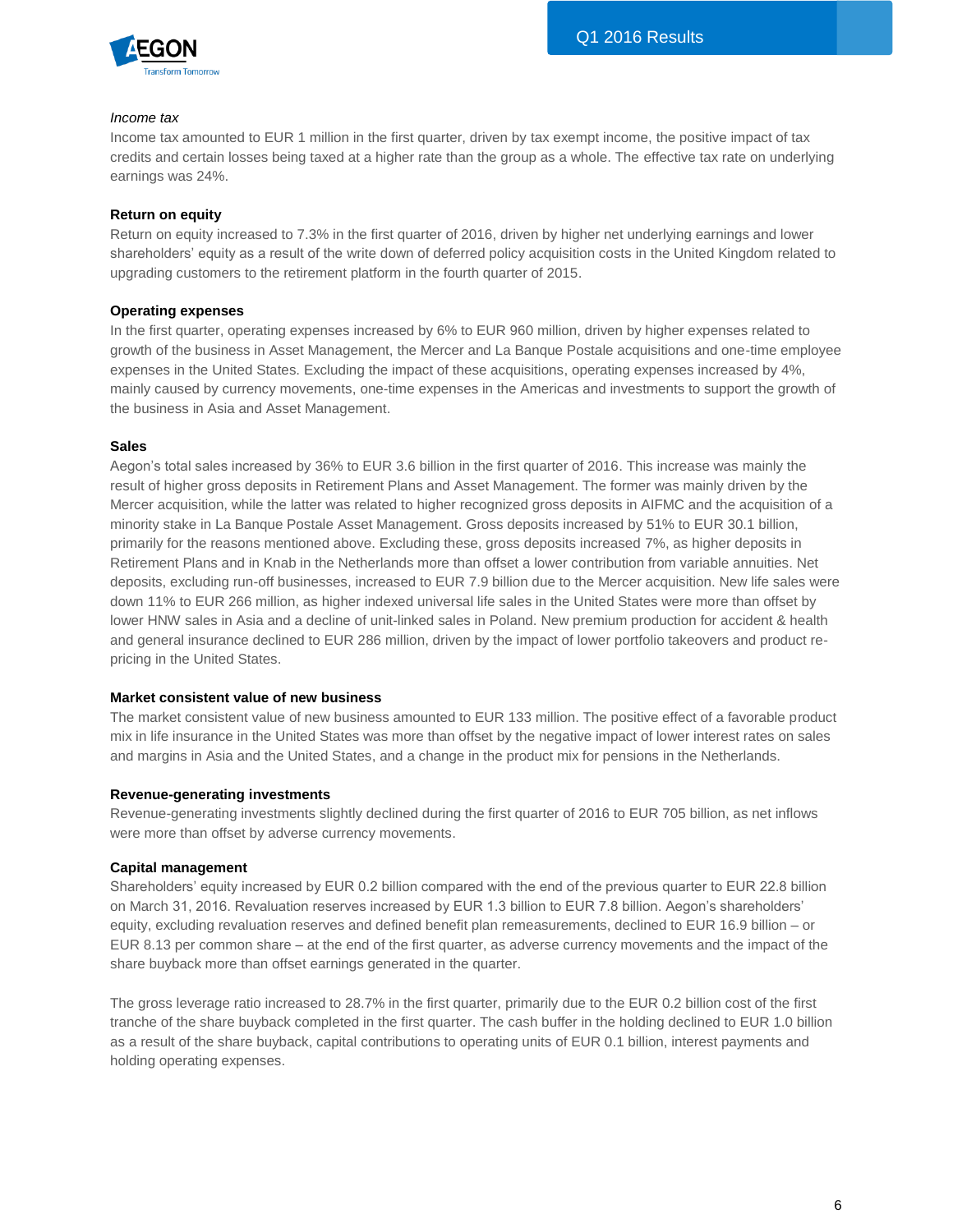

Aegon's Solvency II ratio declined to ~155% on a pro forma basis in the first quarter, which includes the benefit of the reinsurance of two thirds of the annuity portfolio in the United Kingdom, excluding the Part VII transfer. This decline was mainly driven by taking into account the full EUR 400 million share buyback that is in progress, the deduction of the final dividend over 2015, and adverse market impacts. The RBC ratio in the United States increased to ~480%, driven by earnings generated in the quarter and the benefit of declining interest rates on variable annuity hedges. In the Netherlands, the Solvency II ratio declined to ~135%, driven by widening mortgage spreads, credit ratings migration, and the impact of lower interest rates. In the United Kingdom, the Solvency II ratio at ~140% on a pro forma basis of the reinsurance transaction excluding the Part VII transfer, was also negatively impacted by lower interest rates and adverse credit spread movements.

### **Capital generation**

Capital generation of the operating units, amounted to EUR (0.6) billion in the first quarter of 2016. Market impacts in the quarter include the effects of widening credit spreads, credit ratings migration and lower interest rates. Excluding market impacts of EUR (0.7) billion and one-time items of EUR (0.2) billion, capital generation amounted to EUR 0.3 billion for the quarter.

### **Regulation**

On April 6, the United States Deparment of Labor (DOL) issued the final version of its new Fiduciary Rule, which will change the regulation around retirement products and will come into full effect as of January 1, 2018. Aegon anticipates the Fiduciary Rule to have a short-term negative impact on variable annuity sales of approximately 10%- 20%, in line with industry expectations. In addition, the extended transition period allowed under this rule will also enable Aegon to avoid major disruption. Most important, there is no impact on the variable annuity back book.

Aegon is committed to complying with the various requirements of this rule, and within the prescribed timeframe. Aegon is focused on ensuring organizational readiness for this rule, including developing a variety of solutions that enable Aegon to address the needs of its customers and distribution partners in a post-Rule environment. Aegon's business is helping people achieve a lifetime of financial security, and it remains confident in its ability to continue to do so.

### **Share buyback**

On January 13, 2016, Aegon announced and commenced its EUR 400 million share buyback program. The first tranche of EUR 200 million was completed on March 31, 2016 through the repurchase of 41.1 million shares. The second tranche of EUR 200 million was announced and started on April 1, 2016. As of May 11, 2016, 29 million shares have been repurchased at an average repurchase price of EUR 4.97 per share.

Vereniging Aegon (Association Aegon) will participate in the share buyback program and sell EUR 58 million of its Aegon shares in an off-market transaction with the company in order to maintain its current level of voting rights. This transaction will be executed on May 19, 2016. The shares will be sold by Association Aegon at the volume-weighted average price between May 13 and May 19, 2016. The transaction will be an integral part of the second tranche.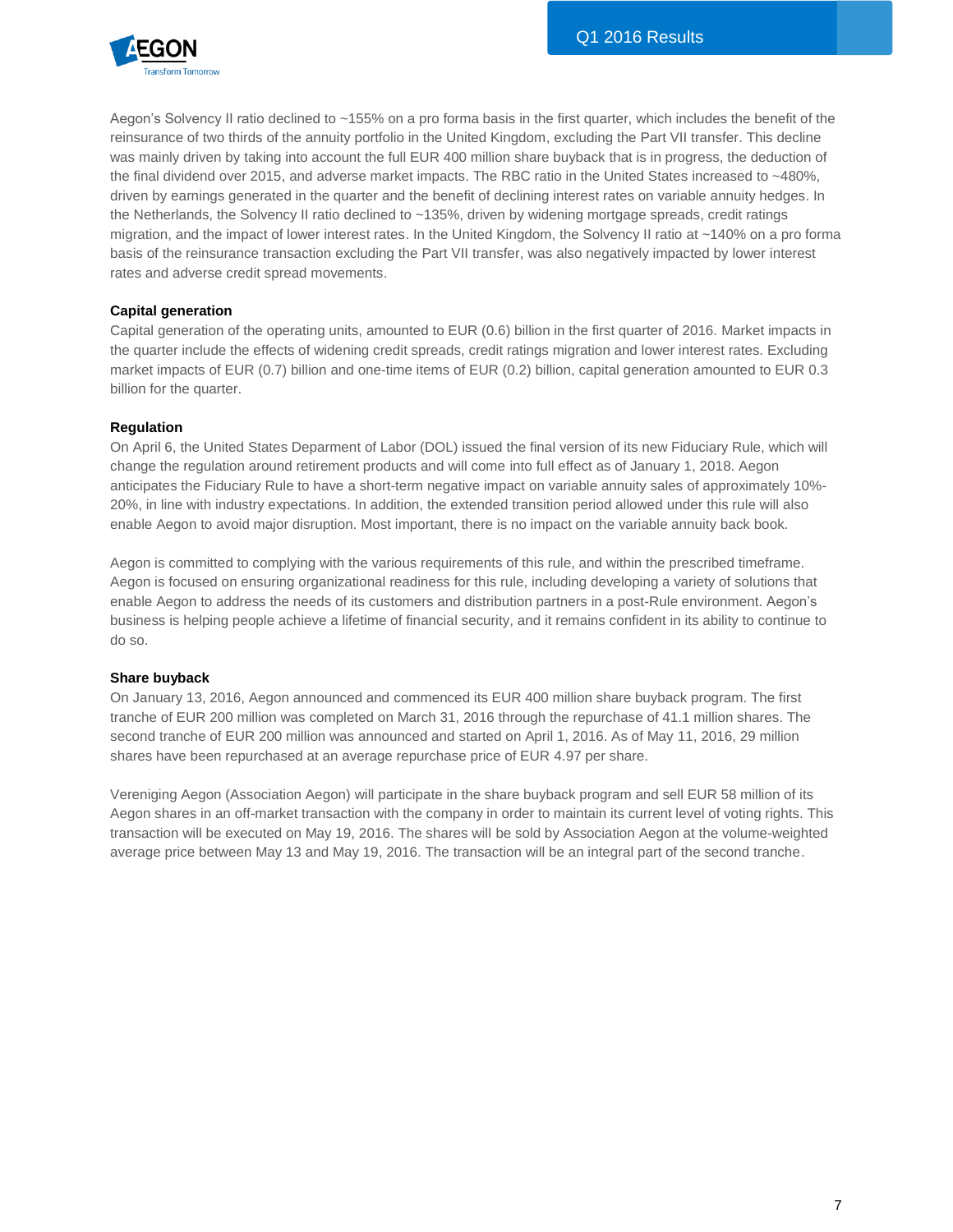

### **Financial overview, Q1 2016 geographically**

| Europe<br>103<br>51<br>6<br>Q<br>169<br>(71)<br>17<br>1<br>116<br>(17)<br>99 | 5<br>(4)<br>3<br>4<br>(1)<br>6<br>(5)<br>1 | 45<br>45<br>45<br>(13)<br>32 | ٠<br>(36)<br>(36)<br>(70)<br>(4)<br>(110)<br>26<br>(84) | 192<br>125<br>122<br>6<br>45<br>(28)<br>462<br>(358)<br>54<br>(36)<br>(6)<br>28<br>145<br>(1)<br>143 |
|------------------------------------------------------------------------------|--------------------------------------------|------------------------------|---------------------------------------------------------|------------------------------------------------------------------------------------------------------|
|                                                                              |                                            |                              |                                                         |                                                                                                      |
|                                                                              |                                            |                              |                                                         |                                                                                                      |
|                                                                              |                                            |                              |                                                         |                                                                                                      |
|                                                                              |                                            |                              |                                                         |                                                                                                      |
|                                                                              |                                            |                              |                                                         |                                                                                                      |
|                                                                              |                                            |                              |                                                         |                                                                                                      |
|                                                                              |                                            |                              |                                                         |                                                                                                      |
|                                                                              |                                            |                              |                                                         |                                                                                                      |
|                                                                              |                                            |                              |                                                         |                                                                                                      |
|                                                                              |                                            |                              |                                                         |                                                                                                      |
|                                                                              |                                            |                              |                                                         |                                                                                                      |
|                                                                              |                                            |                              |                                                         |                                                                                                      |
|                                                                              |                                            |                              |                                                         |                                                                                                      |
|                                                                              |                                            |                              |                                                         |                                                                                                      |
|                                                                              |                                            |                              |                                                         |                                                                                                      |
|                                                                              | Asia                                       | Management                   | eliminations                                            | Total                                                                                                |
|                                                                              |                                            | Asset                        | activities &                                            |                                                                                                      |
|                                                                              |                                            |                              | Holding,<br>other                                       |                                                                                                      |
|                                                                              |                                            |                              |                                                         |                                                                                                      |

| <b>Employee numbers</b>                                              |                  |        |                           |
|----------------------------------------------------------------------|------------------|--------|---------------------------|
|                                                                      | Mar. 31,<br>2016 | 2015   | Dec. 31, Mar. 31,<br>2015 |
| <b>Employees</b>                                                     | 29,922           | 31,530 | 27.824                    |
| of which agents                                                      | 6,514            | 8.433  | 5.020                     |
| of which Aegon's share of employees in joint ventures and associates | 1,962            | 1,983  | 1,628                     |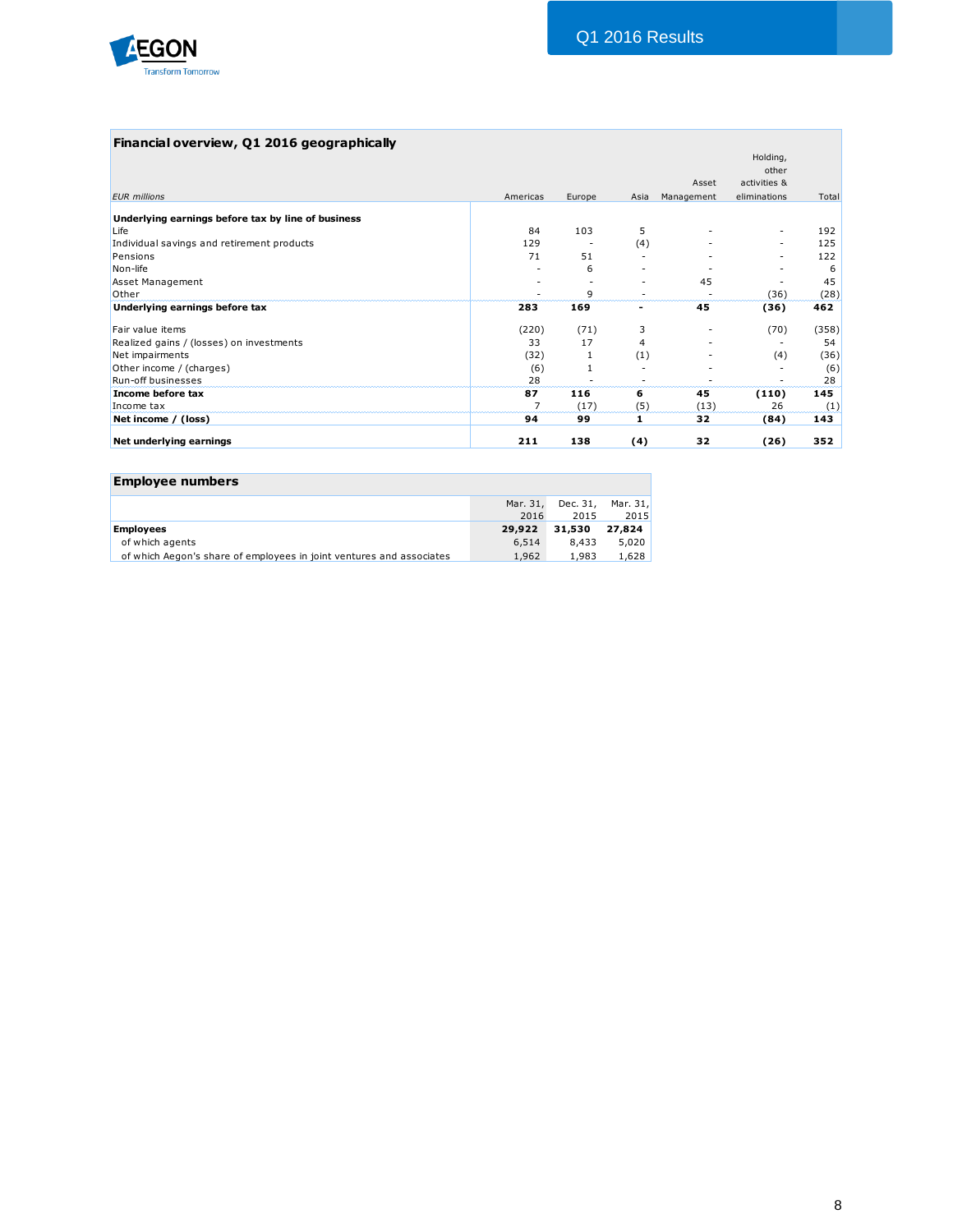

# Americas

- **Underlying earnings before tax of USD 312 million**
- Net income declines to USD 104 million due to a higher loss from fair value items
- **Gross deposits up to USD 14.9 billion; net deposits increase to USD 5.1 billion**
- **New life sales flat at USD 158 million; Accident & Health sales down due to product re-pricing**

### **Execution of strategy**

In the Americas, Aegon continues to invest in digital initiatives to improve the customer experience, for instance by creating a single customer interface through ONE Transamerica. Aegon is also committed to increasing return on capital by reducing operating expenses by USD 150 million by 2018, and is well on track to meet this target. Aegon targets growth in capital light fee-linked products and reducing capital allocated to especially spread-based businesses.

In the first quarter of 2016, Aegon again achieved strong deposit and sales growth in fee-linked businesses, especially pension and indexed universal life products, despite headwinds in variable annuities related to low interest rates and product adjustments implemented in 2015. In pensions, Aegon achieved its target of a customer retention rate into retirement of 20%. This is double the rate of approximately 10% only three years ago, and the intention is to achieve a further improvement in the medium term. Despite the upcoming regulatory changes arising from the planned introduction of the new Fiduciary Rule by the DOL, Aegon is confident that it can continue to grow its fee-based businesses.

Aegon has implemented a number of programs to reduce expenses, including a voluntary separation plan, which will start yielding significant cost savings from the second half of 2016. The consolidation of the acquired Mercer retirement plan business on its existing platform will be achieved in 2018, which will provide further efficiencies and allow for significant growth in the coming years.

### **Underlying earnings before tax**

Underlying earnings before tax from the Americas in the first quarter of 2016 amounted to USD 312 million. The earnings decline compared with the first quarter of 2015 was primarily the result of lower fee income from lower average equity markets, the recurring USD 25 million impact in Life of the actuarial assumption changes and model updates implemented in the third quarter of 2015, one-time employee expenses of USD 14 million across all business lines, and a reduction of earnings from Variable Annuities due to the reduction of closed block variable annuity balances. Lower fee income resulting from lower average balances compared with year-end 2015, as especially equity markets declined significantly in the first half of the quarter, had an impact of USD 15 million on underlying earnings.

- Life earnings increased to USD 47 million. This included adverse mortality claims of USD 14 million, better than the expected seasonal weakness in the first quarter. Excluding one-time items, earnings declined from the first quarter of 2015, primarily driven by the aforementioned impact of actuarial assumption changes and model updates.
- Earnings from Accident & Health increased to USD 44 million. The improvement in adverse claims experience to a loss of USD 3 million more than offset the negative impact on earnings of product exits, as Aegon has narrowed its focus on products and markets in which it sees a strategic fit.
- Retirement Plans earnings declined to USD 54 million, driven by lower fee income from lower average equity markets, margin pressure, one-time items of USD 8 million, including its share in the one-time employee expenses, and the inclusion of Mercer, which contributed a loss of USD 3 million. Earnings from Retirement Plans are expected to improve from the second half of 2016 onward, driven by cost savings and the integration of the Mercer platform.
- Mutual Funds earnings were stable at USD 10 million, as the positive impact of net inflows was offset by adverse market movements.
- Earnings from Variable Annuities declined to USD 81 million, driven by lower fee income from lower average equity markets, lower earnings from the declining closed block, and adverse claims experience of USD 13 million.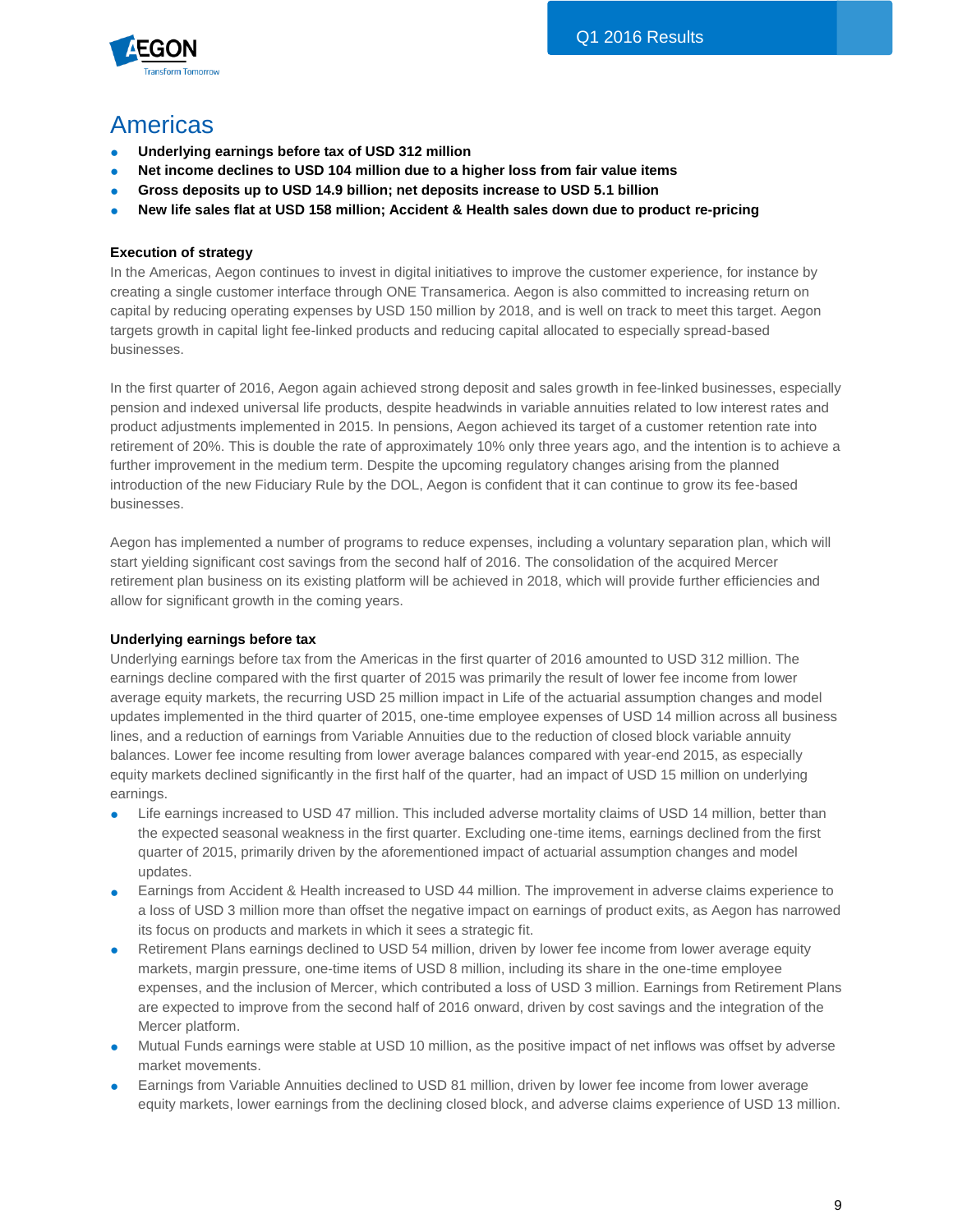

- Earnings from Fixed Annuities increased to USD 52 million, which included a positive impact of USD 9 million related to an intangible adjustment on higher than projected credit spreads on the investment portfolio.
- Stable Value Solutions earnings amounted to USD 24 million.
- Earnings from Latin America were nil in the quarter.

#### **Net income**

Net income from Aegon's businesses in the Americas declined to USD 104 million in the first quarter, as higher realized gains were more than offset by a higher loss on fair value items.

The loss from fair value items increased to USD 242 million.

- Fair value investments amounted to a loss of USD 149 million due to underperformance on primarily hedge fund and commodity related investments.
- The loss on fair value hedges without an accounting match under IFRS, relating to the macro hedge on the GMIB variable annuities block and hedges that protect against low interest rates, was USD 101 million. This loss was primarily driven by hedging mismatches that occurred because of the high market volatility in the first quarter of 2016, which was partially offset by gains on low interest rate hedges.
- Fair value hedges with an accounting match, which include the hedges on Aegon's GMWB variable annuities, contributed a profit of USD 8 million.

Realized gains on investments increased to USD 37 million and were mainly related to real estate divestments. Net impairments were USD 35 million for the quarter, primarily related to investments in the energy industry. The results of run-off businesses improved to USD 31 million, driven by favorable mortality. Other charges amounted to USD 6 million.

#### **Return on capital**

In the first quarter of 2016, the return on average capital invested in Aegon's business in the Americas, excluding revaluation reserves and defined benefit plan remeasurements, amounted to 6.3%. The return on capital of Aegon's businesses excludes the benefit of leverage at the holding.

#### **Operating expenses**

Operating expenses increased by 7% to USD 479 million, driven by the inclusion of Mercer and one-time employee expenses of USD 14 million. Excluding these, operating expenses were flat compared with the first quarter of 2015.

#### **Sales**

Gross deposits increased by 14% to USD 14.9 billion as the acquired Mercer business added USD 1.9 billion of deposits. Gross deposits in Retirement Plans were up 27% to USD 11.8 billion, which was the result of the Mercer acquisition and higher takeover deposits. Gross deposits in Variable Annuities were down to USD 1.2 billion, mainly driven by product adjustments implemented last year in response to the low interest rate environment and lower market demand for the product. Gross deposits in Mutual Funds increased by 35% to USD 1.8 billion, due to higher inflows into equity and asset allocation funds.

Net deposits, excluding run-off businesses, were up 7% to USD 5.3 billion in the first quarter. Net deposits for Retirement Plans increased by 14% to USD 5.2 billion, primarily the result of the Mercer acquisition, which added USD 0.5 billion of net deposits. In the first quarter of 2016, the asset retention rate increased to approximately 20% – up from 12% in the first quarter of 2015 – thereby achieving the target Aegon announced in 2013. Aegon intends to further increase the retention rate in the medium term. Net deposits in variable annuities declined to USD 0.2 billion, mainly due to lower sales. Net deposits in Mutual Funds improved to USD 0.3 billion, driven by higher gross inflows. Fixed Annuities experienced net outflows of USD 0.4 billion due to the overall portfolio reduction as part of the strategic repositioning of the business.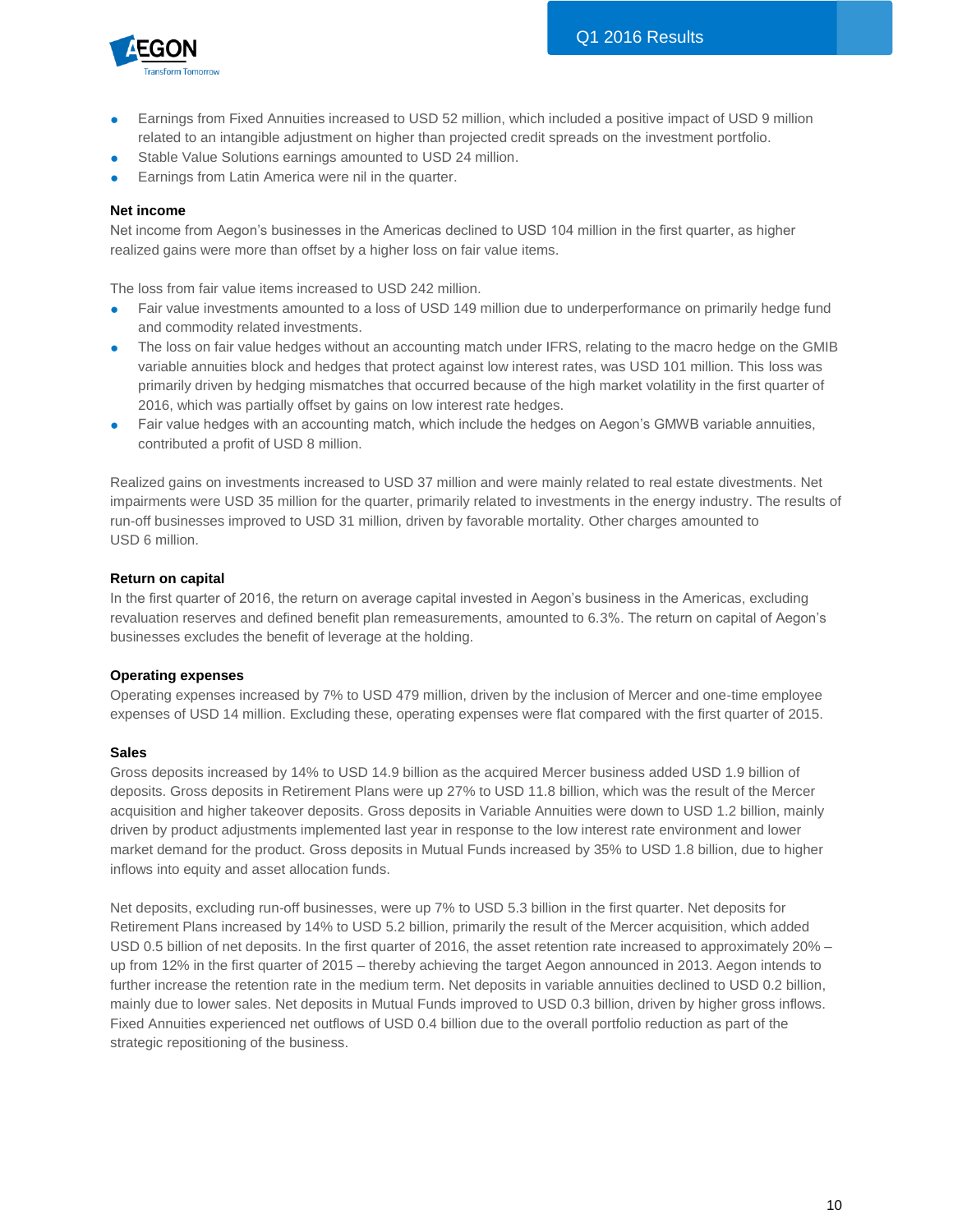

New life sales were stable at USD 158 million, as growth in indexed universal life offset the impact of lower sales of standard universal life and term life products. New premium production for accident & health insurance was down to USD 271 million, mainly resulting from a lower contribution from portfolio acquisitions and product re-pricing.

#### **Market consistent value of new business**

The market consistent value of new business increased by 27% to USD 89 million in the first quarter of 2016, as a higher contribution from life insurance more than offset a lower contribution from variable annuities. The former was driven by a favorable product mix, while the latter was caused by lower sales volumes and interest rates.

#### **Revenue-generating investments**

Revenue-generating investments increased by 4% over the first quarter to USD 455 billion. During the quarter, investments for account of policyholders were flat, while off balance sheet investments for third parties were 5% higher due to net inflows, positive market impacts and the transfer of additional customers from Mercer, which added USD 5 billion in the quarter. General account assets increased by 6% over the quarter, as outflows from the run-off businesses and fixed annuities were more than offset by the positive impact of lower interest rates on asset values.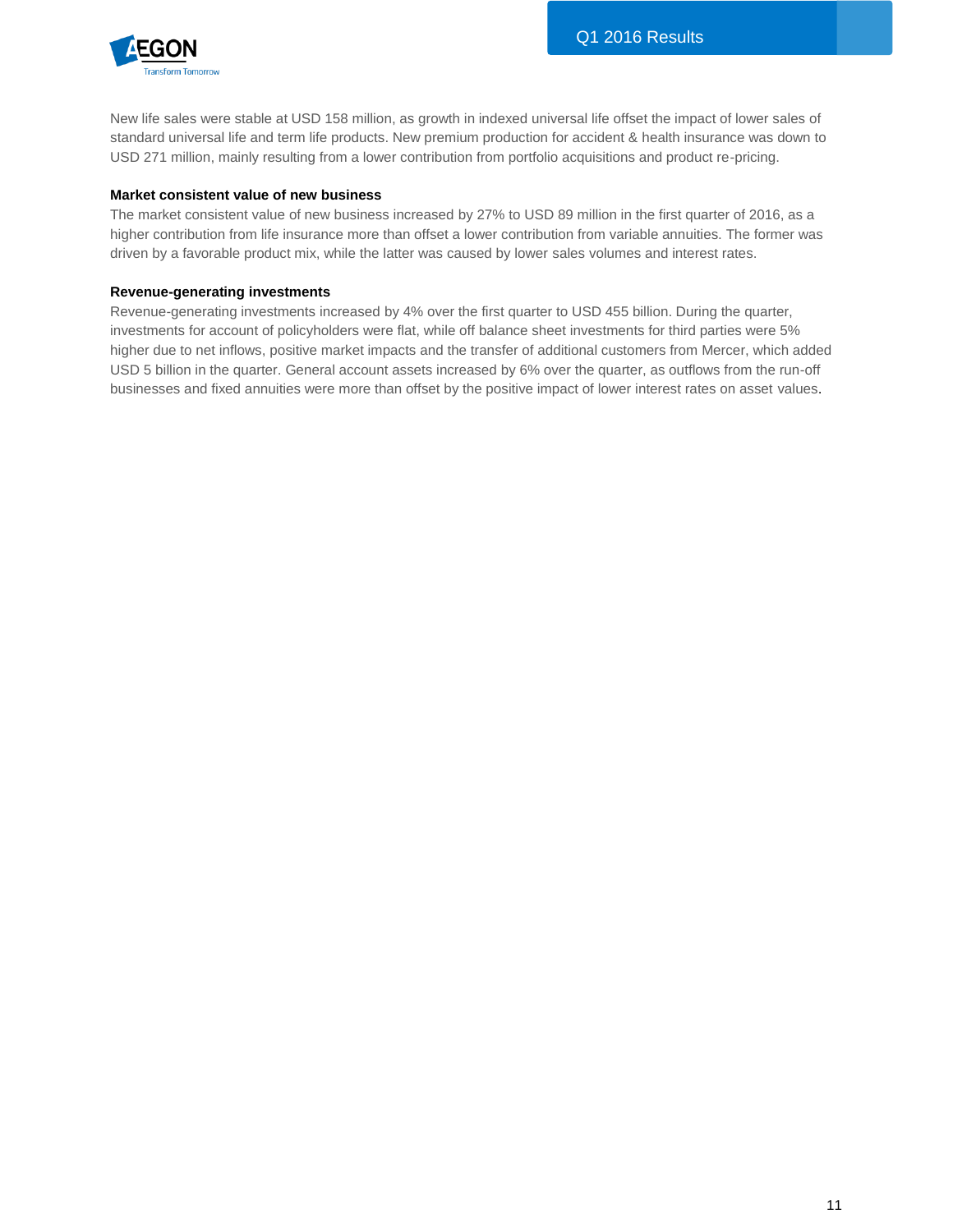

| <b>Americas</b>                                               |                |                |                |                          |                          |
|---------------------------------------------------------------|----------------|----------------|----------------|--------------------------|--------------------------|
| <b>USD millions</b><br>Notes                                  | Q1 2016        | Q4 2015        | $\frac{0}{0}$  | Q1 2015                  | $\frac{0}{0}$            |
| Underlying earnings before tax by line of business            |                |                |                |                          |                          |
| Life                                                          | 47             | 53             | (11)           | $\mathbf{1}$             |                          |
| Accident & Health                                             | 44             | 37             | $\mathcal{B}$  | 37                       | 18                       |
| <b>Retirement Plans</b>                                       | 54             | 54             | $\mathbf{1}$   | 68                       | (21)                     |
| <b>Mutual Funds</b>                                           | 10             | 16             | (35)           | 10                       | (1)                      |
| Variable Annuities                                            | 81             | 135            | (40)           | 157                      | (48)                     |
| <b>Fixed Annuities</b>                                        | 52             | 19             | 173            | 28                       | 86                       |
| Stable Value Solutions                                        | 24             | 25             | (2)            | 25                       | (4)                      |
| Latin America                                                 |                | $\overline{2}$ |                | $\mathbf{1}$             |                          |
| Underlying earnings before tax                                | 312            | 339            | (8)            | 327                      | (5)                      |
| Fair value items                                              | (242)          | (68)           |                | (102)                    | (138)                    |
| Realized gains / (losses) on investments                      | 37             | (24)           |                | (33)                     |                          |
| Net impairments                                               | (35)           | 80             |                | (4)                      |                          |
| Other income / (charges)                                      | (6)            | (27)           | 77             | $\overline{\phantom{a}}$ |                          |
| Run-off businesses                                            | 31             | 22             | 39             | 18                       | 74                       |
| Income before tax                                             | 96             | 322            | (70)           | 206                      | (53)                     |
| Income tax                                                    | 8              | (48)           |                | (41)                     |                          |
| Net income / (loss)                                           | 104            | 274            | (62)           | 166                      | (37)                     |
|                                                               |                |                |                |                          |                          |
| Net underlying earnings                                       | 233            | 274            | (15)           | 235                      | (1)                      |
| Commissions and expenses                                      | 1,177          | 1,225          | (4)            | 1,139                    | 3                        |
| of which operating expenses                                   | 479            | 472            | $\overline{c}$ | 450                      | $\overline{7}$           |
|                                                               |                |                |                |                          |                          |
| <b>New life sales</b><br>10                                   |                |                |                |                          |                          |
| Life single premiums                                          | 30             | 34             | (D)            | 44                       | (31)                     |
| Life recurring premiums annualized                            | 155            | 163            | (5)            | 154                      | $\mathbf{1}$             |
| Total recurring plus 1/10 single                              | 158            | 167            | (5)            | 158                      |                          |
| Life                                                          | 150            | 158            | (5)            | 149                      |                          |
| Latin America                                                 | 9              | 9              | (1)            | 9                        | (1)                      |
| Total recurring plus 1/10 single                              | 158            | 167            | (5)            | 158                      | $\blacksquare$           |
| New premium production accident and health insurance          | 271            | 216            | 26             | 328                      | (17)                     |
| Gross deposits (on and off balance) by line of business<br>10 |                |                |                |                          |                          |
| Life                                                          | 3              | 2              | 55             | 2                        | 20                       |
| <b>Retirement Plans</b>                                       | 11,794         | 6,327          | 86             | 9,284                    | 27                       |
| <b>Mutual Funds</b>                                           | 1,773          | 1,325          | 34             | 1,310                    | 35                       |
| Variable Annuities                                            | 1,212          | 1,586          | (24)           | 2,340                    | (48)                     |
| <b>Fixed Annuities</b>                                        | 67             | 63             | 6              | 80                       | (17)                     |
| Latin America                                                 | $\overline{2}$ | 3              | (24)           | 3                        | (35)                     |
| <b>Total gross deposits</b>                                   | 14,850         | 9,305          | 60             | 13,019                   | 14                       |
| Net deposits (on and off balance) by line of business<br>10   |                |                |                |                          |                          |
| Life                                                          | (8)            | (8)            | (3)            | (12)                     | 37                       |
| <b>Retirement Plans</b>                                       | 5,249          | 671            |                | 4,598                    | $14$                     |
| <b>Mutual Funds</b>                                           | 266            | 41             | $\epsilon$     | (166)                    | $\overline{\phantom{a}}$ |
| Variable Annuities                                            | 165            | 462            | (64)           | 1,011                    | (84)                     |
| <b>Fixed Annuities</b>                                        | (354)          | (398)          | $11\,$         | (466)                    | 24                       |
| Latin America                                                 | 1              | 2              | (43)           |                          |                          |
| Total net deposits excluding run-off businesses               | 5,318          | 771            | $\blacksquare$ | 4,965                    | $\overline{7}$           |
| Run-off businesses                                            | (264)          | (236)          | (2)            | (240)                    | (10)                     |
| Total net deposits / (outflows)                               | 5,054          | 535            |                | 4,725                    | 7 <sup>1</sup>           |
|                                                               |                |                |                |                          |                          |

| <b>Revenue-generating investments</b>       |          |          |               |          |               |
|---------------------------------------------|----------|----------|---------------|----------|---------------|
|                                             | Mar. 31, | Dec. 31, |               | Mar. 31, |               |
|                                             | 2016     | 2015     | $\frac{0}{0}$ | 2015     | $\frac{9}{6}$ |
| Revenue-generating investments (total)      | 454,510  | 436,136  | 4             | 391,892  | 16            |
| Investments general account                 | 100,963  | 95,182   | 6             | 103,381  | (2)           |
| Investments for account of policyholders    | 110,098  | 109,894  |               | 113,699  | (3)           |
| Off balance sheet investments third parties | 243,449  | 231,060  | 5             | 174,811  | 39            |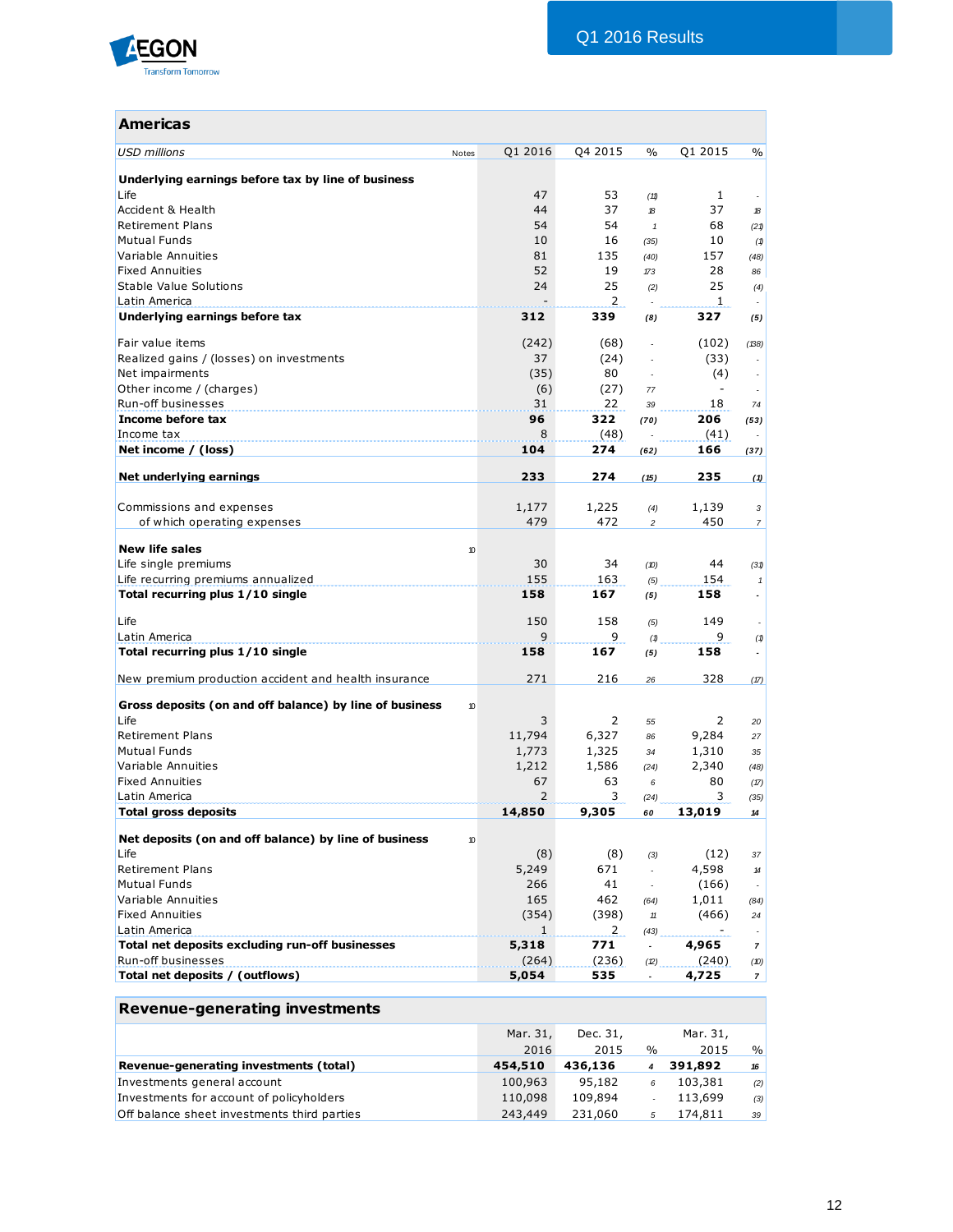

# Europe

- **Underlying earnings before tax increase to EUR 169 million**
- **Net income down to EUR 99 million due to lower realized gains and fair value items**
- **Gross deposits up 12% to EUR 3.4 billion, mainly due to strong growth in the Netherlands**
- **Platform assets in the United Kingdom increase to EUR 9.3 billion**

### **Execution of strategy**

In its established markets in the Netherlands and the United Kingdom, Aegon's aim is to improve its customer experience by focusing on digital innovation and capturing a larger share of the customer value chain. In the Netherlands, Aegon's innovative banking platform Knab gained approximately 14,000 new customers in the first quarter of 2016, continuing its strong growth.

In the United Kingdom, Aegon focuses on its pension and protection customers, which was evidenced by the announcement to divest two thirds of its annuities portfolio to Rothesay Life. In its core pensions business, Aegon aims to accelerate the upgrading of customers from its back book to its market leading platform and the resulting increased consolidation of customer assets. Aegon upgraded approximately 18,000 customers and EUR 0.8 billion of assets in the first quarter. This contributed to the EUR 1.2 billion of net inflows achieved in the first quarter, confirming Aegon's platform as one of the fastest growing in the market, with total assets reaching EUR 9.3 billion. The average size of new advised individual policies on the platform, including customers that chose to upgrade, was approximately EUR 80,000, more than double the amount for the traditional book of pensions and investment bonds. The recently announced acquisition of BlackRock's DC pension platform business fits this strategy and is intended to further improve the scale and competitive position of Aegon's pension business.

Aegon focuses on profitable growth in Central & Eastern Europe (CEE) and Spain & Portugal. In CEE, Aegon aims to grow mostly in protection products, which offer the best value for money for customers. In the first quarter of 2016, this strategy again resulted in sales growth, especially in Turkey. In Spain, sales from the joint venture with Santander continued to grow, while Aegon's investments in improving the quality of the products and the distribution paid off as lapses continued to decline.

### **Underlying earnings before tax**

Underlying earnings before tax from Aegon's operations in Europe increased by 20% to EUR 169 million. This was the result of lower DPAC amortization in the United Kingdom as a result of the write down of deferred policy acquisition costs related to upgrading customers to the retirement platform in the fourth quarter of 2015, and the normalization of surrenders in Poland.

- Underlying earnings in the Netherlands amounted to EUR 128 million. Earnings from Pensions declined to EUR 47 million, driven by higher mortality charges. Life & Savings earnings amounted to EUR 79 million, as a higher contribution from mortgages was more than offset by lower margins on savings. The Non-life business incurred a loss of EUR 6 million, due to higher losses in the disability portfolio, which were caused by an increase in both the number and size of claims. Earnings from the distribution businesses increased to EUR 9 million, due to the successful completion of a cost savings program.
- The United Kingdom contributed underlying earnings of EUR 23 million. Life earnings increased to EUR 21 million, primarily the result of a higher contribution from the protection business. As of the second quarter of 2016, quarterly earnings from Life will lose approximately EUR 7 million of earnings due to the sale of two thirds of the annuity business. Earnings from Pensions improved to EUR 2 million, as the benefit of lower DPAC amortization more than offset margin pressure arising from the implementation of the DWP fee cap and upgrades of policies to the platform. As of 2016, underlying earnings in the United Kingdom no longer include market related impacts on reserves.
- Underlying earnings in CEE increased to EUR 15 million, as surrenders in Poland normalized after the elevated levels seen in 2015 due to Aegon's decision to temporarily cancel back-end loaded fees on unit-linked policies.
- Underlying earnings in Spain & Portugal were flat, as higher life insurance earnings from the joint venture with Santander were offset by one-time expenses of EUR 1 million.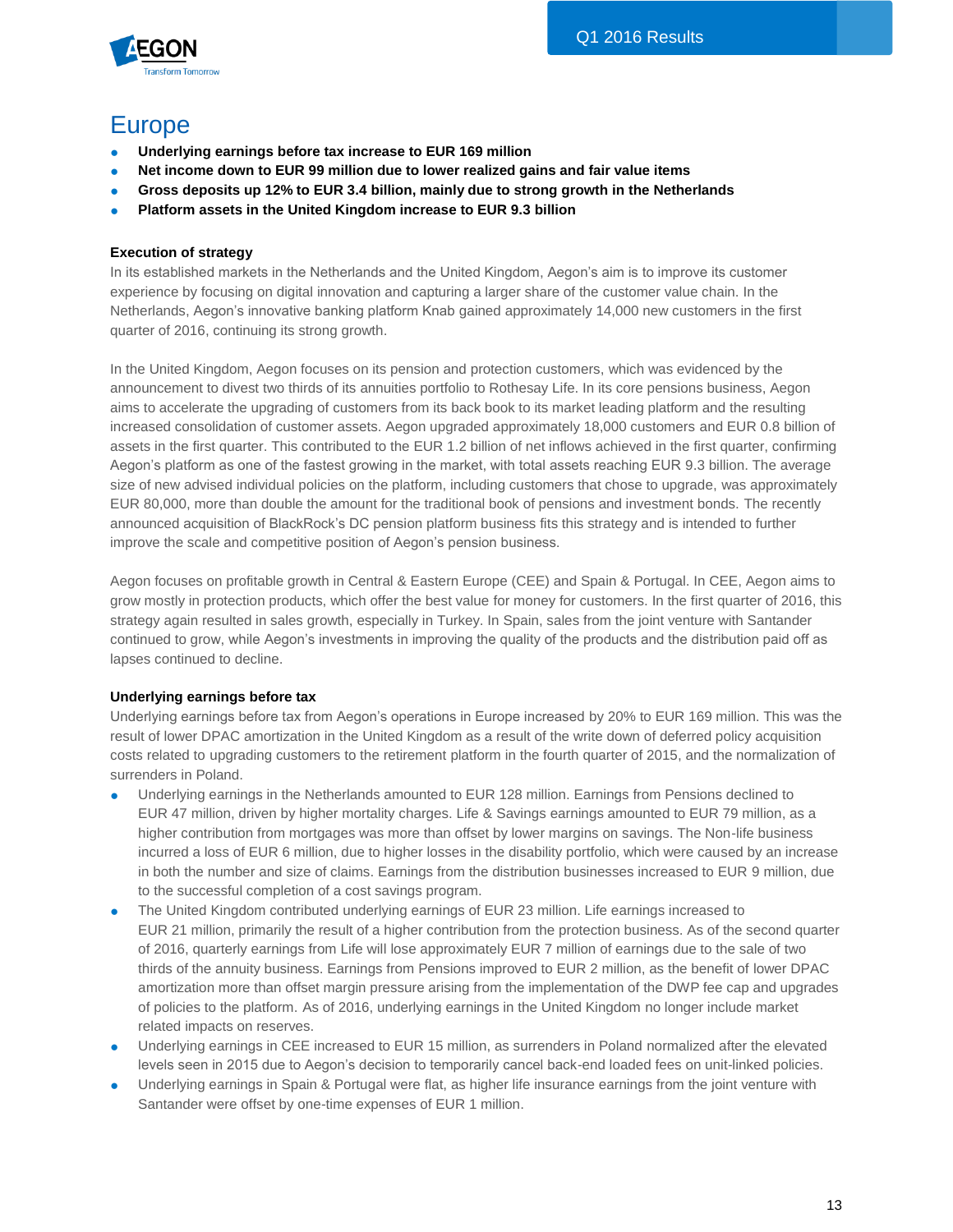

#### **Net income**

Net income from Aegon's businesses in Europe declined to EUR 99 million. The loss from fair value items amounted to EUR 71 million. This was largely driven by an accounting mismatch in the Netherlands, which resulted from the mismatch between IFRS accounting and the Solvency II framework on Aegon's interest rate hedges. Realized gains on investments amounted to EUR 17 million, and were the result of normal trading activity. Net recoveries amounted to EUR 1 million due to recoveries on Dutch and Hungarian mortgages.

#### **Return on capital**

The return on average capital invested in Aegon's businesses in Europe was 6.9%, excluding revaluation reserves and defined benefit plan remeasurements. Return on capital of Aegon's businesses excludes the benefit of leverage at the holding.

#### **Operating expenses**

Operating expenses remained relatively stable at EUR 360 million. Lower restructuring expenses in the Netherlands were offset by higher expenses in the United Kingdom and Spain. In the United Kingdom, this was the result of the upgrading of policies from the back book, while in Spain this was mainly caused by growth of the business.

#### **Sales**

Gross deposits increased by 12% to EUR 3.4 billion. This growth was primarily the result of the continued strong performance of Knab, which accounted for EUR 1.3 billion of gross deposits in the first quarter, up from EUR 1.1 billion in the first quarter of 2015. In the United Kingdom, platform gross deposits increased to EUR 1.4 billion, including policy upgrades of EUR 0.8 billion.

Net deposits for Europe declined to EUR 0.7 billion. This was due to higher gross outflows from Knab and the back book pension business in the United Kingdom.

Production of mortgages in the Netherlands in the first quarter of 2016 increased by 42% to EUR 1.7 billion, of which EUR 1.1 billion was related to third-party investor demand.

New life sales were down to EUR 85 million in the first quarter, as higher sales in Turkey were more than offset by lower sales in Poland. Pension sales in the Netherlands remained stable at EUR 26 million, as there is limited pension buyout activity in the current low interest rate environment. Premium production for accident & health and general insurance was up 10% to EUR 34 million, mainly the result of higher sales in Spain & Portugal through the joint venture with Santander.

#### **Market consistent value of new business**

The market consistent value of new business in Europe was down to EUR 56 million. This was mainly caused by a change in the product mix for pensions in the Netherlands.

#### **Revenue-generating investments**

Revenue-generating investments declined to EUR 173 billion, due to adverse currency movements.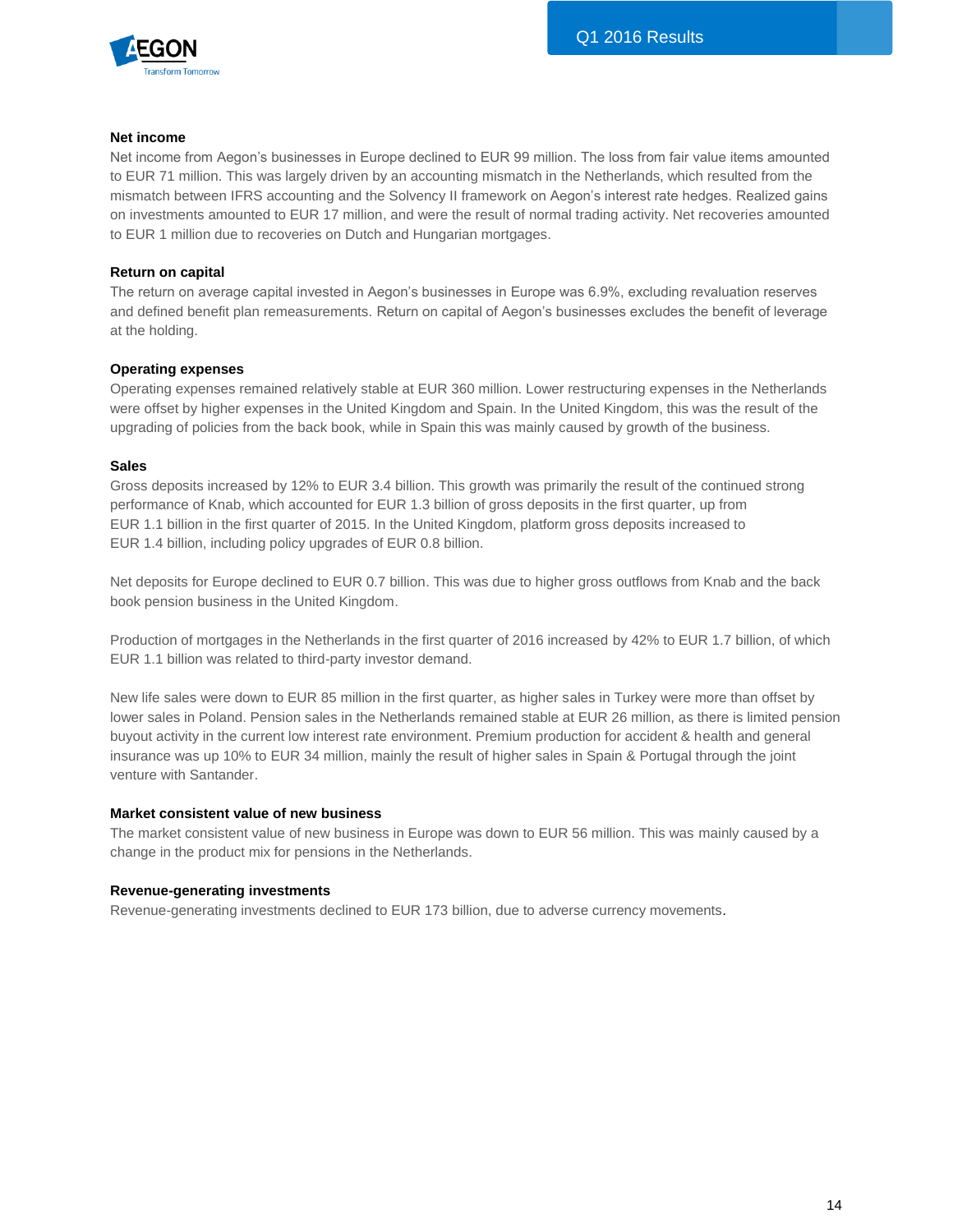

| <b>Europe</b>                                                          |                |          |                          |                |                          |
|------------------------------------------------------------------------|----------------|----------|--------------------------|----------------|--------------------------|
| <b>EUR</b> millions<br>Notes                                           | Q1 2016        | Q4 2015  | $\%$                     | Q1 2015        | %                        |
|                                                                        |                |          |                          |                |                          |
| Underlying earnings before tax                                         |                |          |                          |                |                          |
| The Netherlands                                                        | 128            | 135      | (5)                      | 131            | (2)                      |
| United Kingdom                                                         | 23             | (9)      | ÷.                       | 2              |                          |
| Central & Eastern Europe                                               | 15             | 13       | 11                       | 5              | 166                      |
| Spain & Portugal<br>Underlying earnings before tax                     | 3<br>169       | 3<br>142 | $\pi$<br>19              | 3<br>141       | 22<br>20                 |
|                                                                        |                |          |                          |                |                          |
| Fair value items                                                       | (71)           | (6)      | ÷.                       | 118            |                          |
| Realized gains / (losses) on investments                               | 17             | 79       | (79)                     | 142            | (88)                     |
| Net impairments                                                        | $\mathbf{1}$   | (8)      | ×.                       | (7)            | $\overline{\phantom{a}}$ |
| Other income / (charges)                                               | $\mathbf{1}$   | (1,245)  |                          | (1)            | $\overline{\phantom{a}}$ |
| Income before tax                                                      | 116            | (1,038)  |                          | 394            | (70)                     |
| Income tax                                                             | (17)           | 216      |                          | (110)          | 84                       |
| Net income / (loss)                                                    | 99             | (821)    |                          | 284            | (65)                     |
| Net income / (loss) attributable to:                                   |                |          |                          |                |                          |
| Equity holders of Aegon N.V.                                           | 99             | (821)    |                          | 284            | (65)                     |
|                                                                        |                |          |                          |                |                          |
| Net underlying earnings                                                | 138            | 148      | (7)                      | 109            | 27                       |
| Commissions and expenses                                               | 545            | 595      | (8)                      | 615            | (11)                     |
| of which operating expenses                                            | 360            | 388      | (7)                      | 359            | $\overline{\phantom{a}}$ |
|                                                                        |                |          |                          |                |                          |
| <b>New life sales</b><br>10                                            |                |          |                          |                |                          |
| Life single premiums                                                   | 353            | 351      | $\bar{z}$                | 392            | (10)                     |
| Life recurring premiums annualized<br>Total recurring plus 1/10 single | 50<br>85       | 59<br>94 | (15)                     | 54<br>93       | (8)                      |
|                                                                        |                |          | (9)                      |                | (9)                      |
| Life                                                                   | 59             | 57       | 3                        | 68             | (14)                     |
| Pensions                                                               | 26             | 37       | (29)                     | 25             | 3 <sup>1</sup>           |
| Total recurring plus 1/10 single                                       | 85             | 94       | (9)                      | 93             | (9)                      |
| The Netherlands                                                        | 38             | 43       | (11)                     | 38             | 3                        |
| United Kingdom                                                         | 18             | 18       |                          | 16             |                          |
| Central & Eastern Europe                                               | 19             | 23       | (18)                     | 28             | (33)                     |
| Spain & Portugal                                                       | 10             | 9        | 5                        | 12             | (14)                     |
| Total recurring plus 1/10 single                                       | 85             | 94       | (9)                      | 93             | (9)                      |
|                                                                        |                |          |                          |                |                          |
| New premium production accident and health insurance                   | 10             | 9        | 3                        | 9              | 13                       |
| New premium production general insurance                               | 24             | 25       | (1)                      | 22             | 9                        |
| Gross deposits (on and off balance)<br>10                              |                |          |                          |                |                          |
| The Netherlands                                                        | 1,856          | 1,459    | 27                       | 1,563          | 19                       |
| United Kingdom                                                         | 1,519          | 1,571    | (3)                      | 1,441          | 5                        |
| Central & Eastern Europe                                               | 61             | 61       | $\overline{\phantom{a}}$ | 54             | 13                       |
| Spain & Portugal                                                       | 6              | 17       | (66)                     | 6              | $\overline{a}$           |
| <b>Total gross deposits</b>                                            | 3,441          | 3,107    | 11                       | 3,063          | 12                       |
|                                                                        |                |          |                          |                |                          |
| Net deposits (on and off balance)<br>10<br>The Netherlands             | 782            | 504      | 55                       | 796            |                          |
| United Kingdom                                                         | (93)           | (234)    | 60                       | (18)           | (2)                      |
| Central & Eastern Europe                                               | 40             | 59       | (32)                     | 24             | 68                       |
| Spain & Portugal                                                       | $\overline{2}$ | 13       | (83)                     | $\overline{2}$ | 7 <sup>1</sup>           |
| Total net deposits / (outflows)                                        | 731            | 342      | 114                      | 803            | (9)                      |
|                                                                        |                |          |                          |                |                          |
| <b>Revenue-generating investments</b>                                  |                |          |                          |                |                          |
|                                                                        | Mar. 31,       | Dec. 31, |                          | Mar. 31,       |                          |
|                                                                        |                |          |                          |                |                          |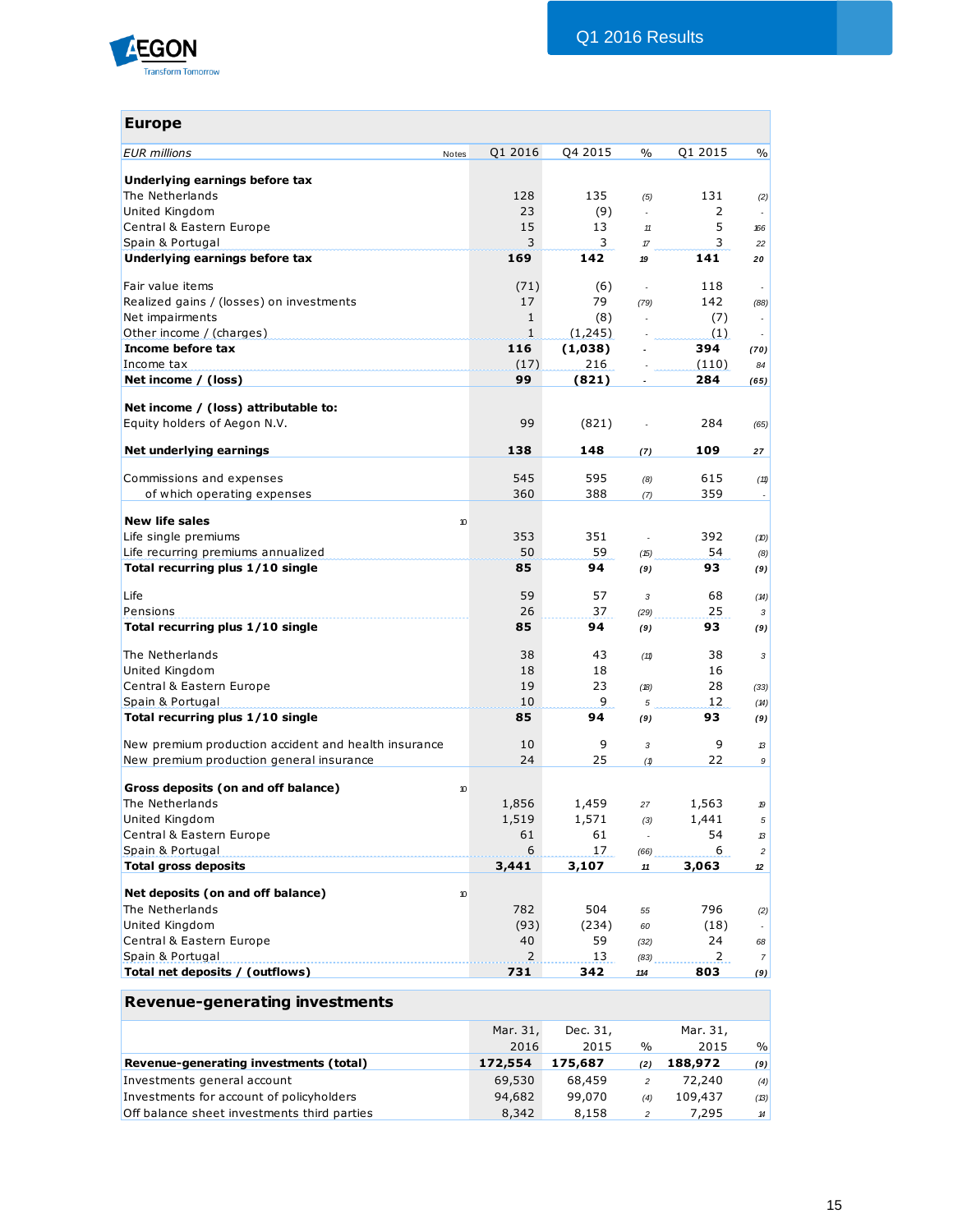

| <b>Europe Segments</b>                   |              |                        | Central &                |                               |                     |
|------------------------------------------|--------------|------------------------|--------------------------|-------------------------------|---------------------|
|                                          | The          | United                 | Eastern                  | Spain &                       |                     |
| <b>EUR</b> millions                      | Netherlands  | Kingdom                | Europe                   | Portugal                      | Europe              |
| 2016 Q1                                  |              |                        |                          |                               |                     |
| Underlying earnings before tax           |              |                        |                          |                               |                     |
| geographically by line of business       |              |                        |                          |                               |                     |
| Life                                     | 79<br>47     | 21<br>2                | 3<br>2                   |                               | 103                 |
| Pensions<br>Non-life                     |              |                        | 9                        | $\overline{\phantom{a}}$<br>3 | 51<br>6             |
| Other                                    | (6)<br>9     |                        |                          |                               | 9                   |
| Underlying earnings before tax           | 128          | 23                     | 15                       | 3                             | 169                 |
|                                          |              |                        |                          |                               |                     |
| Fair value items                         | (105)        | 34                     | $\overline{\phantom{a}}$ |                               | (71)                |
| Realized gains / (losses) on investments | 18           | 1                      | $\overline{\phantom{a}}$ | (1)                           | 17                  |
| Impairment charges                       | (5)          |                        | 2                        |                               | (3)                 |
| Impairment reversals                     | 4            | $\overline{a}$         | $\overline{\phantom{a}}$ | $\blacksquare$                | 4                   |
| Other income / (charges)                 |              | $\mathbf{1}$           |                          |                               | 1                   |
| Income / (loss) before tax               | 40           | 58                     | 16                       | $\overline{2}$                | 116                 |
| Income tax (expense) / benefit           | (7)          | (6)                    | (2)                      | (2)                           | (17)                |
| Net income / (loss)                      | 33           | 52                     | 14                       | $\blacksquare$                | 99                  |
|                                          |              |                        |                          |                               |                     |
| Net income / (loss) attributable to:     |              |                        |                          |                               |                     |
| Equity holders of Aegon N.V.             | 33           | 52                     | 14                       |                               | 99                  |
| Net underlying earnings                  | 100          | 25                     | 12                       | 1                             | 138                 |
| Commissions and expenses                 | 259          | 180                    | 60                       | 46                            | 545                 |
| of which operating expenses              | 202          | 102                    | 35                       | 21                            | 360                 |
|                                          |              |                        |                          |                               |                     |
|                                          | The          | United                 | Central &<br>Eastern     | Spain &                       |                     |
| <b>EUR</b> millions                      | Netherlands  | Kingdom                | Europe                   | Portugal                      | Europe              |
|                                          |              |                        |                          |                               |                     |
| 2015 Q1                                  |              |                        |                          |                               |                     |
|                                          |              |                        |                          |                               |                     |
| Underlying earnings before tax           |              |                        |                          |                               |                     |
| geographically by line of business       |              |                        |                          |                               |                     |
| Life                                     | 81           | 20                     | (8)                      | (1)                           | 93                  |
| Pensions                                 | 55           | (18)<br>$\overline{a}$ | 3                        | $\blacksquare$                | 40                  |
| Non-life                                 | (9)<br>4     |                        | 11<br>$\blacksquare$     | 3<br>$\blacksquare$           | 5<br>$\overline{4}$ |
| Other                                    | 131          | $\mathbf 2$            | 5                        |                               | 141                 |
| Underlying earnings before tax           |              |                        |                          | 3                             |                     |
| Fair value items                         | 151          | (33)                   |                          |                               | 118                 |
| Realized gains / (losses) on investments | 140          | 2                      |                          |                               | 142                 |
| Impairment charges                       | (7)          |                        | (2)                      |                               | (9)                 |
| Impairment reversals                     | $\mathbf{2}$ |                        |                          |                               | 2                   |
| Other income / (charges)                 | (22)         | 21                     | $\overline{\phantom{a}}$ |                               | (1)                 |
| Income / (loss) before tax               | 396          | (8)                    | 4                        | 3                             | 394                 |
| Income tax (expense) / benefit           | (92)         | (12)                   | (4)                      | (2)                           | (110)               |
| Net income / (loss)                      | 304          | (20)                   | Ξ.                       | $\mathbf{1}$                  | 284                 |
|                                          |              |                        |                          |                               |                     |

# **Net income / (loss) attributable to:** Equity holders of Aegon N.V. 304 (20) - 1 284

| Net income / (loss) attributable to: |     |      |                          |    |     |
|--------------------------------------|-----|------|--------------------------|----|-----|
| Equity holders of Aegon N.V.         | 304 | (20) | $\overline{\phantom{a}}$ |    | 284 |
| Net underlying earnings              | 101 |      |                          |    | 109 |
| Commissions and expenses             | 275 | 227  | 77                       | 36 | 615 |
| of which operating expenses          | 210 | 94   | 37                       | 18 | 359 |
|                                      |     |      |                          |    |     |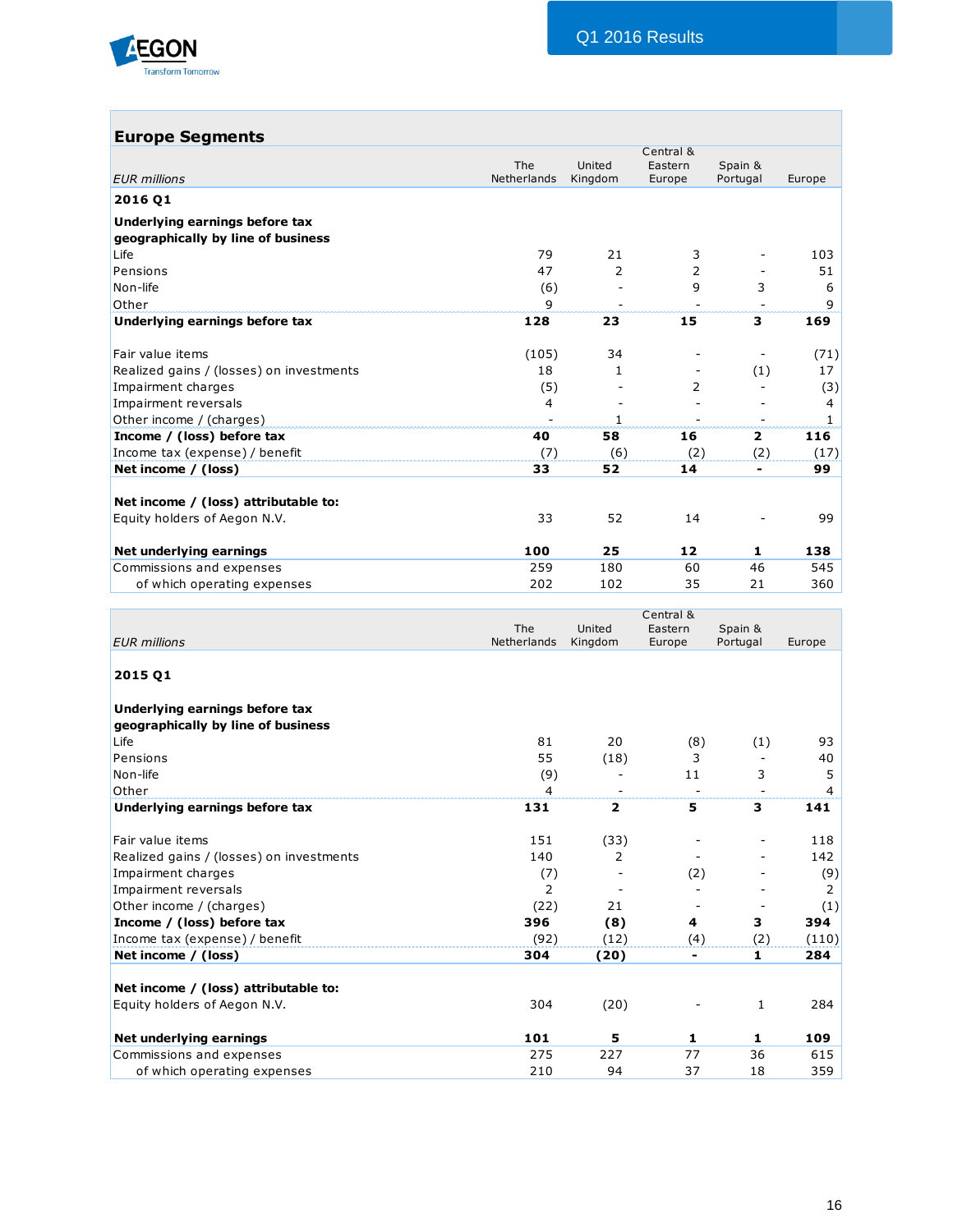

# Asia

- **Underlying earnings before tax of USD 1 million as a result of higher earnings from the HNW businesses**
- Net income of USD 2 million driven by realized gains on investments and hedge results offsetting taxes
- New life sales decrease to USD 41 million on the back of last year's exceptionally strong sales in the **HNW businesses**
- **Gross deposits decrease to USD 80 million due to focus on profitability**

### **Execution of strategy**

Aegon strives for its Asian businesses to become a financially meaningful contributor and growth engine for the group. In Asia, the company focuses on three fast-growing and underserved customer segments: HNW individuals, aging affluent customers, and ascending affluent customers. Universal life insurance, variable annuities, and protection products are core products in the region. These products are supplemented with direct to consumer offerings using digital platforms in markets in which Aegon does not have a presence.

Aegon aims to increase the effectiveness of its distribution partners and to grow its distribution network in Asia in order to get closer to its customers. In Hong Kong and Singapore, Aegon recently rolled-out a new broker portal in its HNW businesses to speed up the end-to-end submission process. This portal ensures the security of customer information while at the same time reducing submission times and the administrative burden for Aegon's distributors. In Indonesia, Aegon Direct & Affinity Marketing Services started distribution with two new partners to diversify distribution and to grow sales.

Over the course of the second quarter, Aegon will introduce new products to meet the needs of its customers and to achieve profitable growth despite the recent macroeconomic backdrop. Following the planned introduction of a redesigned universal life product, the company expects to remain a market leader in the Asian HNW market. Furthermore, Aegon will launch a foreign currency variable annuity product in Japan in order to tap into that growing segment of the market.

### **Underlyings earnings before tax**

In the first quarter of 2016, Aegon's underlying earnings before tax in Asia increased to USD 1 million, mainly due to higher earnings from the HNW businesses.

- Earnings from HNW businesses increased to USD 13 million. This increase is driven by growth of the business and improved mortality results, which more than offset a one-time charge of USD 2 million from lower than anticipated reinvestment yields.
- Earnings from Aegon Direct & Affinity Marketing Services amounted to a loss of USD 1 million due to unfavorable currency movements and lower fee based revenues as a result of lower sales. Lower sales from Aegon's main distribution partner in Indonesia were driven by lower availability of quality leads.
- Earnings from Strategic partnerships decreased to a loss of USD 11 million, largely as a result of the increase in ownership from 26% to 49% in Aegon's strategic partnership in India, which is currently loss-making.

### **Net income**

Net income from Aegon's operations in Asia amounted to USD 2 million. The result from fair value items of USD 3 million were mainly related to hedging results on the variable annuity business in Japan. Realized gains of USD 4 million were driven by normal trading activity in a low interest rate environment. Impairments remained low at USD 1 million. Income tax amounted to USD 5 million, as a result of relatively high profits for tax purposes on the one hand, whilst limited tax benefits are recognized on losses.

### **Return on capital**

The return on average capital, excluding revaluation reserves, invested in Aegon's businesses in Asia improved to (1.8)%, as higher underlying earnings before tax more than offset the increase in taxes.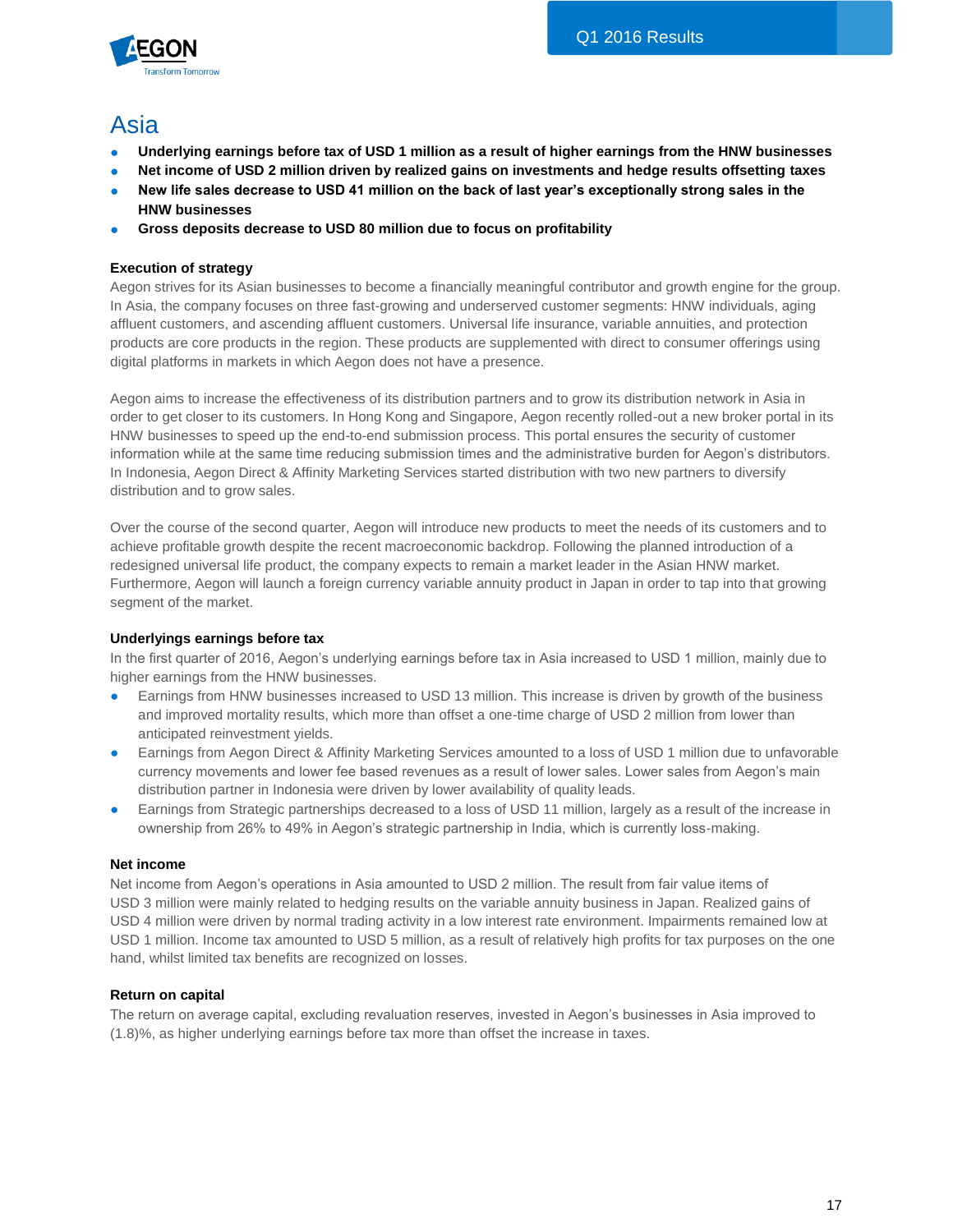

#### **Operating expenses**

Operating expenses increased by 12% to USD 43 million in the first quarter driven by higher expenses in China as a result of growth of the business, and the increase in Aegon's stake in its strategic partnership in India from 26% to 49%. Adjusting for the increase in ownership in India to 49%, operating expenses increased by 2%.

#### **Sales**

New life sales decreased by 44% to USD 41 million compared with the first quarter of 2015.

- Sales from HNW businesses declined by 65% to USD 21 million as the comparable quarter in 2015 benefited from higher sales of universal life products in anticipation of price changes implemented at the end of that quarter.
- Sales from Strategic partnerships increased by 50% to USD 20 million mainly driven by the launch of a new universal life product in the bank channel in China, which more than offset lower sales in India. The whole life critical illness product launched in the same quarter of last year continued to perform well in China. Sales in India were affected by Aegon's decision to cease telemarketing business in the third party distribution channel due to low persistency.

New premium production from accident & health insurance decreased by 26% to USD 6 million mainly due to lower availability of quality leads from Aegon's main distribution partner in Indonesia.

Gross deposits from Strategic partnerships decreased to USD 80 million as the comparable quarter in 2015 benefited from higher deposits in anticipation of lower sales commissions on variable annuities in Japan. Aegon lowered commissions to enhance the profitability of its variable annuity sales. Net deposits decreased to USD 65 million reflecting lower gross deposits.

#### **Market consistent value of new business**

The market consistent value of new business in Asia amounted to a negative USD 5 million. This was caused by lower sales, lower interest rates, and widening credit spreads. Aegon is taking actions to improve the market consistent value of new business by repricing and withdrawing a number of existing products, and introducing new products.

#### **Revenue-generating investments**

Revenue-generating investments were up 7% to USD 8 billion during the first quarter of 2016, driven by favorable market movements and growth of the HNW businesses.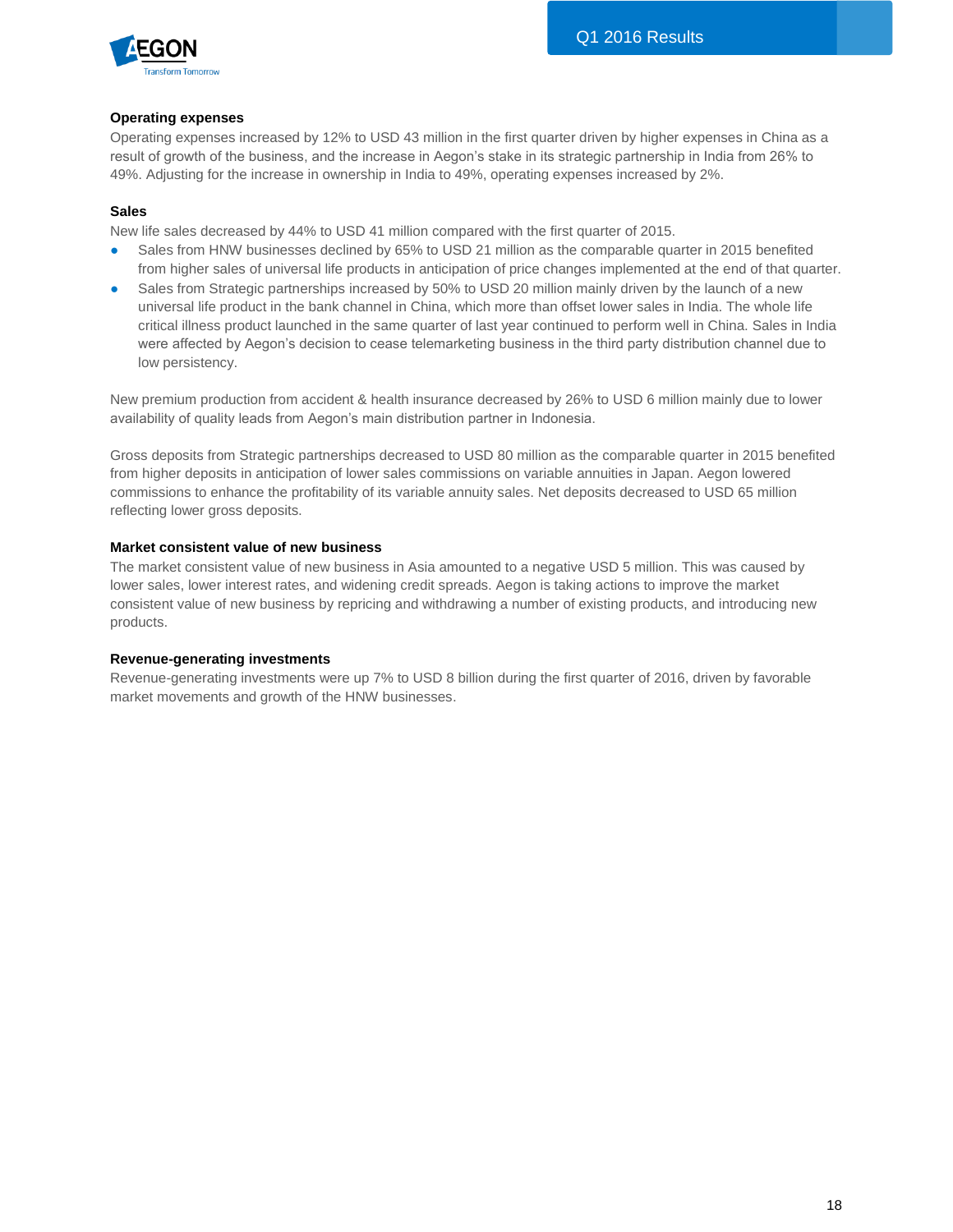

| <b>Asia</b>                                                                     |                          |                          |               |                          |                               |
|---------------------------------------------------------------------------------|--------------------------|--------------------------|---------------|--------------------------|-------------------------------|
| <b>USD millions</b><br>Notes                                                    | Q1 2016                  | Q4 2015                  | $\frac{0}{0}$ | Q1 2015                  | $\frac{0}{0}$                 |
|                                                                                 |                          |                          |               |                          |                               |
| Underlying earnings before tax by line of business<br>High net worth businesses | 13                       | 7                        |               |                          |                               |
|                                                                                 |                          | $\mathbf{1}$             | 88<br>L.      | 3<br>$\overline{2}$      |                               |
| Aegon Direct & Affinity Marketing Services<br>Stategic partnerships             | (1)<br>(11)              | (5)                      | (25)          | (8)                      |                               |
| Underlying earnings before tax                                                  | $\mathbf{1}$             | 3                        | (85)          | (3)                      | (41)<br>$\tilde{\phantom{a}}$ |
|                                                                                 |                          |                          |               |                          |                               |
| Fair value items                                                                | 3                        | 6                        | (52)          | 7                        | (57)                          |
| Realized gains / (losses) on investments                                        | $\overline{4}$           | $\mathbf{1}$             |               | 5                        | (B)                           |
| Net impairments                                                                 | (1)                      | $\overline{\phantom{a}}$ |               |                          |                               |
| Other income / (charges)                                                        | $\overline{\phantom{a}}$ | (20)                     | 100           | $\overline{\phantom{a}}$ |                               |
| Income before tax                                                               | 7                        | (9)                      |               | 8                        | (21)                          |
| Income tax                                                                      | (5)                      |                          |               | (4)                      | (28)                          |
| Net income $/$ (loss)                                                           | $\mathbf{2}$             | (9)                      |               | 4                        | (65)                          |
| Net underlying earnings                                                         | (4)                      | (3)                      | (67)          | (6)                      | 24                            |
|                                                                                 |                          |                          |               |                          |                               |
| Commissions and expenses                                                        | 65                       | 55                       | 19            | 74                       | (2)                           |
| of which operating expenses                                                     | 43                       | 36                       | 18            | 38                       | $\mathcal{D}$                 |
|                                                                                 |                          |                          |               |                          |                               |
| <b>New life sales</b><br>10                                                     |                          |                          |               |                          |                               |
| Life single premiums                                                            | 253                      | 193                      | 31            | 595                      | (57)                          |
| Life recurring premiums annualized                                              | 16                       | 10                       | 63            | 14                       | $\boldsymbol{\mathcal{H}}$    |
| Total recurring plus 1/10 single                                                | 41                       | 29                       | 42            | 73                       | (44)                          |
| High net worth businesses                                                       | 21                       | 19                       | 9             | 60                       | (65)                          |
| Stategic partnerships                                                           | 20                       | 10                       | 108           | 13                       | 50                            |
| Total recurring plus 1/10 single                                                | 41                       | 29                       | 42            | 73                       | (44)                          |
|                                                                                 |                          | 7                        |               | 8                        |                               |
| New premium production accident and health insurance                            | 6                        |                          | (8)           |                          | (26)                          |
| Gross deposits (on and off balance) by region<br>10                             |                          |                          |               |                          |                               |
| China                                                                           | 3                        |                          |               | 4                        | (21)                          |
| Japan                                                                           | 77                       | 68                       | 13            | 224                      | (66)                          |
| <b>Total gross deposits</b>                                                     | 80                       | 68                       | 17            | 228                      | (65)                          |
|                                                                                 |                          |                          |               |                          |                               |
| Net deposits (on and off balance) by region<br>10                               |                          |                          |               |                          |                               |
| China                                                                           | 3                        |                          |               | 4                        | (28)                          |
| Japan                                                                           | 63                       | 54                       | 15            | 211                      | (70)                          |
| Total net deposits / (outflows)                                                 | 65                       | 54                       | 20            | 214                      | (70)                          |
| <b>Revenue-generating investments</b>                                           |                          |                          |               |                          |                               |

|                                             | Mar. 31, | Dec. 31, |               |       |               |
|---------------------------------------------|----------|----------|---------------|-------|---------------|
|                                             | 2016     | 2015     | $\frac{0}{0}$ | 2015  | $\frac{9}{6}$ |
| Revenue-generating investments (total)      | 7.784    | 7,307    |               | 6,224 | 25            |
| Investments general account                 | 5,098    | 4,790    | 6             | 3,948 | 29            |
| Off balance sheet investments third parties | 2.686    | 2,517    |               | 2,276 | $\mathcal{B}$ |

19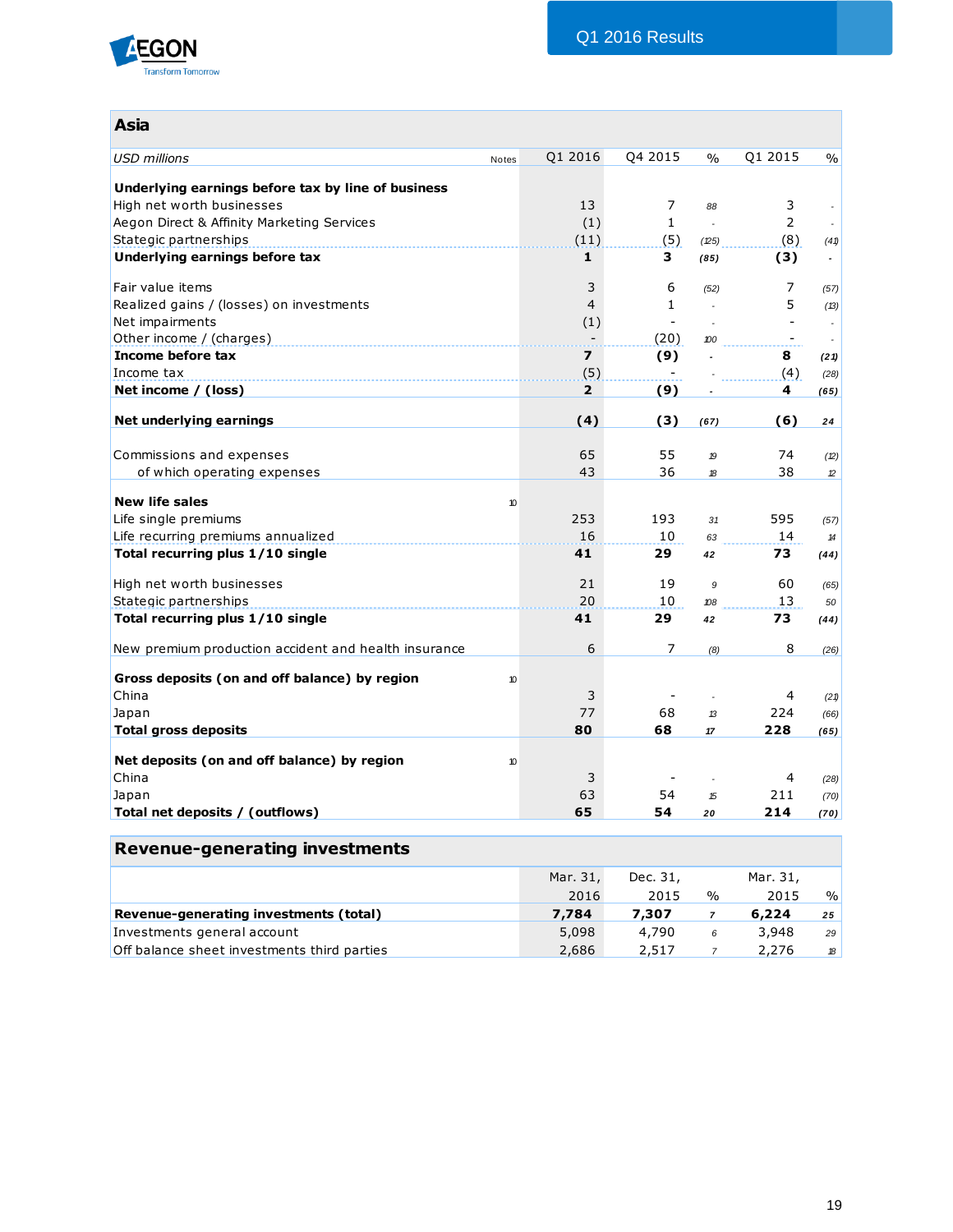

# Asset Management

- **Underlying earnings before tax remain at high level at EUR 45 million**
- **Net income amounts to EUR 32 million**
- **Third-party net flows of EUR 1.3 billion**
- **Assets under management decrease slightly to EUR 344 billion due to unfavorable currency movements**

## **Execution of strategy**

Since its launch in 2009, Aegon Asset Management has developed into a successful asset manager and an important part of the group. Aegon aims to continue the strong growth in asset management by leveraging its capabilities, developing and distributing global and regional products, deepening its presence in existing markets, and furthering its geographical expansion. As part of the strategy, new sales force channels were launched within Scandinavia with the focus on the Dutch Mortgage Fund and Kames' award-winning Global funds. In addition, Asset Management enlarged its product offering this quarter with the launch of the Aegon Asset Management Government Related Investment Fund.

## **Underlying earnings before tax**

Underlying earnings from Asset Management in the first quarter of 2016 were stable at EUR 45 million. Higher management and performance fees were offset by increased expenses.

- Earnings in the Americas were stable at EUR 17 million, as higher management fee income was offset by increased expenses due to higher personnel and elevated project-related expenses.
- United Kingdom's earnings were stable at EUR 9 million. Higher net inflows compared with the first quarter of 2015 were mainly offset by an increase in personnel expenses.
- Earnings in the Netherlands and in the Rest of the World amounted to nil, as earnings from the Netherlands were offset by higher expenses at the Holding.
- Earnings from Strategic partnerships increased to EUR 18 million, as higher management and performance fee income from AIFMC were only partly offset by increased expenses due to growth of the business.

### **Revenues**

Total revenues were EUR 159 million, a 13% increase compared with Q1 2015, mainly the result of higher management fees and favorable currency movements. Management fees increased by 13% to EUR 127 million, which was primarily driven by the proportional inclusion of management fees from La Banque Postale Asset Management and net inflows. Performance fees were up 14% to EUR 16 million, mainly driven by AIFMC. Other income increased by EUR 2 million to EUR 16 million due to disposition fees received in the US real estate business. Annualized fees as a percentage of average assets under management increased by 1 basis point to 18 basis points.

### **Operating expenses**

Operating expenses increased by 20% to EUR 114 million compared with Q1 2015, mainly due to growth of the business, currency movements, elevated project-related expenses and the inclusion of costs related to the partnership with La Banque Postale Asset Management. Excluding currency movements and the inclusion of La Banque Postale Asset Management, expenses rose by 12%. As a result of higher expenses, the cost/income ratio increased to 72%. Annualized operating expenses as a percentage of average assets under management increased by 1 basis point to 13 basis points.

#### **Sales**

Gross flows in third party more than doubled, totaling EUR 13.1 billion. This increase was mainly the result of higher gross flows in AIFMC, which were mainly driven by higher recognized gross inflow, and the acquisition of La Banque Postale Asset Management. Third party net flows declined to EUR 1.3 billion. Net flows in the Netherlands more than doubled to EUR 1.6 billion, driven by strong inflows predominantly into the Dutch Mortgage Fund. These inflows were more than offset by net outflows in the United Kingdom, as a result of higher Offshore Open Ended Investment Company outflows and higher outflows in the US. Net inflows in strategic partnerships were stable at EUR 0.7 billion.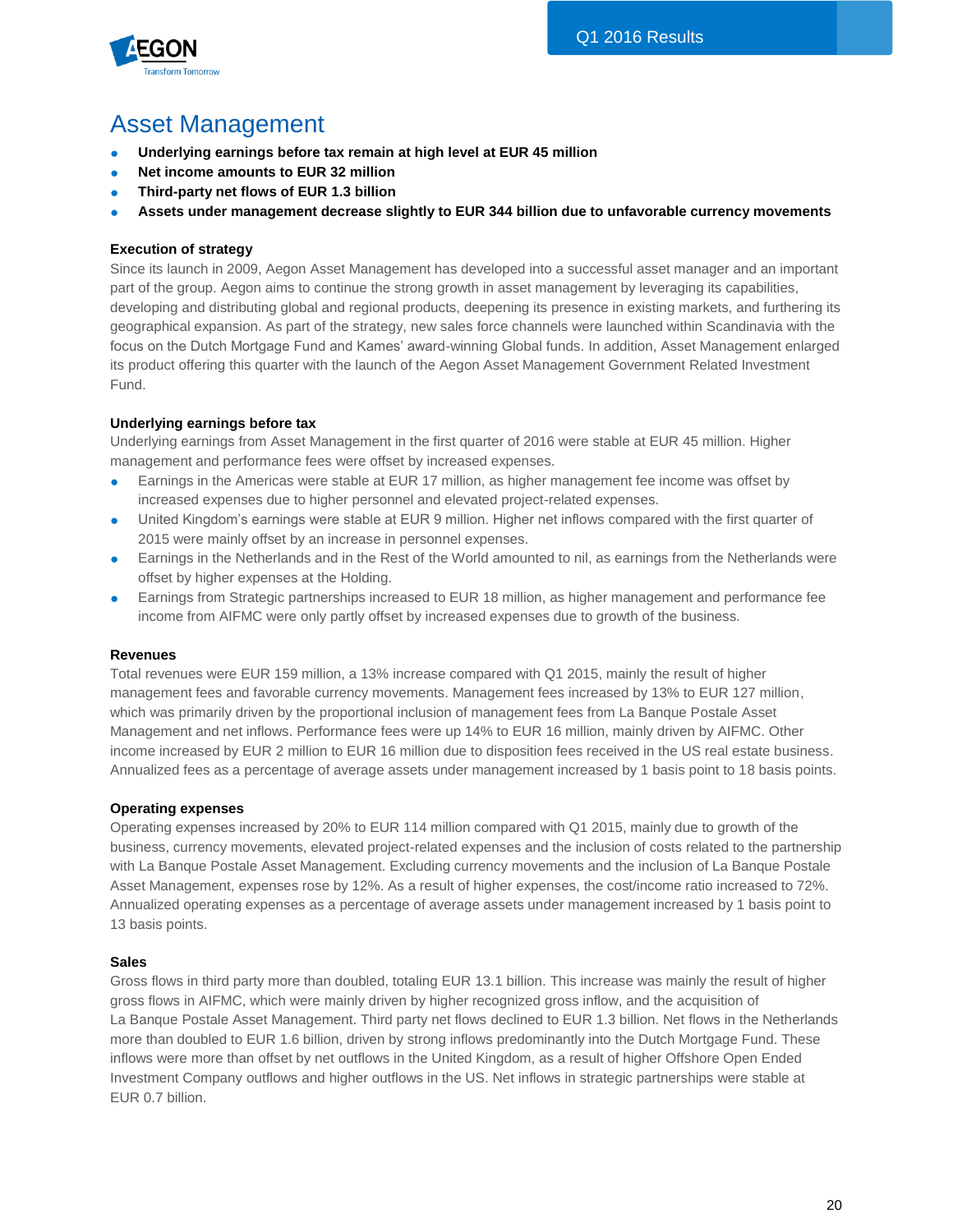

#### **Assets under management**

Assets under management decreased by EUR 1 billion to EUR 344 billion compared with last quarter. Third-party net inflows and favorable market movements were more than offset by unfavorable currency movements.

#### **Performance**

Rolling one, three and five year performance continues to be largely above benchmarks while quarterly performance was negatively impacted by market volatility.

#### **Return on capital**

The return on average capital invested in Asset Management in the first quarter of 2016, excluding revaluation reserves and defined benefit plan remeasurements, decreased to 28.6%. This decrease was mainly driven by a higher average equity as a result of the inclusion of partnership with La Banque Postale Asset Management. The return on capital of Aegon's businesses excludes the benefit of leverage at the holding.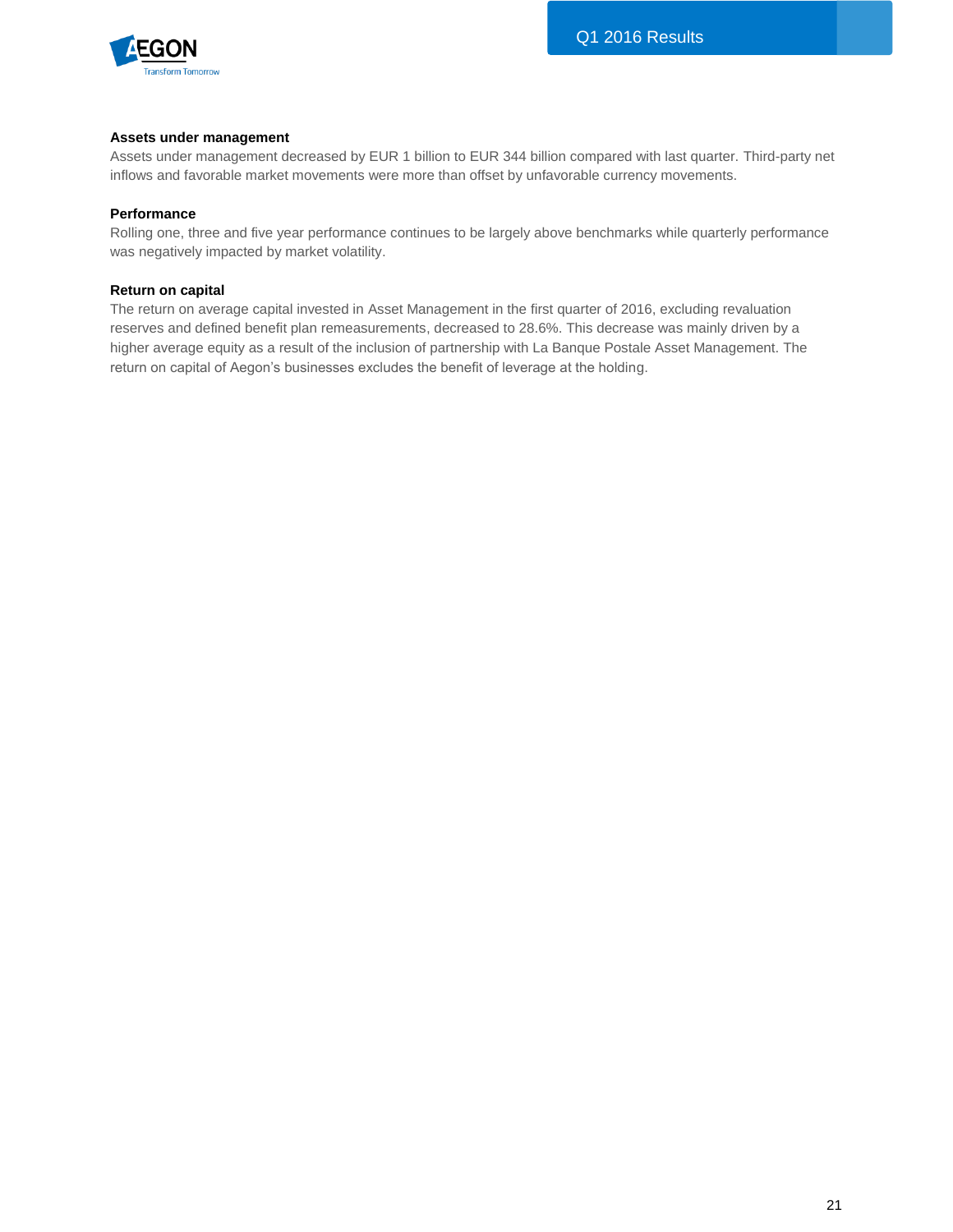

# **Asset Management**

| <b>EUR</b> millions<br>Notes             | Q1 2016                  | Q4 2015                      | $\frac{0}{0}$  | Q1 2015        | $\%$                       |
|------------------------------------------|--------------------------|------------------------------|----------------|----------------|----------------------------|
| Underlying earnings before tax by region |                          |                              |                |                |                            |
| Americas                                 | 17                       | 20                           | (15)           | 17             | (1)                        |
| The Netherlands                          | 2                        | $\mathbf{1}$                 | 90             | 3              | (28)                       |
| <b>United Kingdom</b>                    | 9                        | 8                            | 9              | 9              | 5                          |
| Rest of World                            | (2)                      | $\overline{\phantom{m}}$     |                | $\blacksquare$ |                            |
| Strategic partnerships                   | 18                       | 8                            | 136            | 17             | 11                         |
| Underlying earnings before tax           | 45                       | 38                           | 19             | 45             | $\overline{\phantom{a}}$   |
|                                          |                          |                              |                |                |                            |
| Realized gains / (losses) on investments | $\overline{\phantom{a}}$ | $\qquad \qquad \blacksquare$ | (49)           | 1              | (88)                       |
| Other income / (charges)                 |                          | (1)                          | 63             | ÷.             |                            |
| Income before tax                        | 45                       | 37                           | 21             | 46             | (4)                        |
| Income tax                               | (13)                     | (12)                         | (5)            | (14)           | 10                         |
| Net income / (loss)                      | 32                       | 25                           | 29             | 32             | $\tilde{\phantom{a}}$      |
|                                          |                          |                              |                |                |                            |
| Net underlying earnings                  | 32                       | 25                           | 30             | 32             |                            |
|                                          |                          |                              |                |                |                            |
| <b>Revenues</b>                          |                          |                              |                |                |                            |
| Management fees                          | 127                      | 137                          | (7)            | 113            | 13                         |
| Performance fees                         | 16                       | 12                           | 27             | 14             | $\boldsymbol{\mathcal{H}}$ |
| Other                                    | 16                       | 13                           | 23             | 14             | 16                         |
| <b>Total income</b>                      | 159                      | 162                          | (2)            | 141            | 13                         |
| <b>Operating Expenses</b>                | 114                      | 126                          | (9)            | 96             | 20                         |
| Cost / income ratio                      | 72%                      | 77%                          | (7)            | 68%            | 6                          |
| <b>Gross flows third-party</b>           |                          |                              |                |                |                            |
| Americas                                 | 803                      | 711                          | 13             | 658            | 22                         |
| The Netherlands                          | 1,766                    | 2,047                        | (14)           | 970            | 82                         |
| United Kingdom                           | 1,556                    | 2,199                        | (29)           | 1,902          | (18)                       |
| Rest of World *                          | (21)                     | 253                          | $\mathbb{Z}^2$ | 128            |                            |
| Strategic partnerships                   | 9,052                    | 6,943                        | 30             | 2,113          |                            |
| Gross flows third-party **               | 13,156                   | 12,152                       | 8              | 5,770          | 128                        |
|                                          |                          |                              |                |                |                            |
| Net flows third-party                    |                          |                              |                |                |                            |
| Americas                                 | (789)                    | (515)                        | (53)           | (62)           |                            |
| The Netherlands                          | 1,630                    | 1,787                        | (9)            | 627            | 160                        |
| United Kingdom                           | (224)                    | (169)                        | (33)           | 603            |                            |
| Rest of World                            | (61)                     | 279                          | $\mathbf{r}$   | 111            |                            |
| Strategic partnerships                   | 742                      | (1,892)                      |                | 737            | $\mathbf{1}$               |
| Net flows third-party **                 | 1,298                    | (510)                        |                | 2,016          | (36)                       |

\* Gross flows rest of word include intragroup eliminations from internal sub-advised agreements

\*\* Gross and net flows include net Affiliate business

| Assets under management       |          |          |                |          |                |
|-------------------------------|----------|----------|----------------|----------|----------------|
|                               | Mar. 31, | Dec. 31, |                | Mar. 31, |                |
|                               | 2016     | 2015     | $\frac{0}{0}$  | 2015     | %              |
| Americas                      | 125,593  | 126,330  | (1)            | 148,823  | (16)           |
| The Netherlands               | 86,449   | 82,241   | 5              | 93,214   | (7)            |
| United Kingdom                | 72,949   | 76,982   | (5)            | 80,394   | (9)            |
| Rest of World                 | 2,311    | 2,202    | 5              | 10,252   | (77)           |
| Strategic partnerships        | 56,801   | 57,782   | (2)            | 12,290   | $\overline{a}$ |
| Total assets under management | 344,103  | 345,537  | ٠              | 344,973  | $\sim$         |
| General account               | 135,284  | 132,218  | $\overline{a}$ | 153,852  | (2)            |
| Third-party ***               | 208,818  | 213,320  | (2)            | 191,121  | 9              |

\*\*\* Includes Affiliate business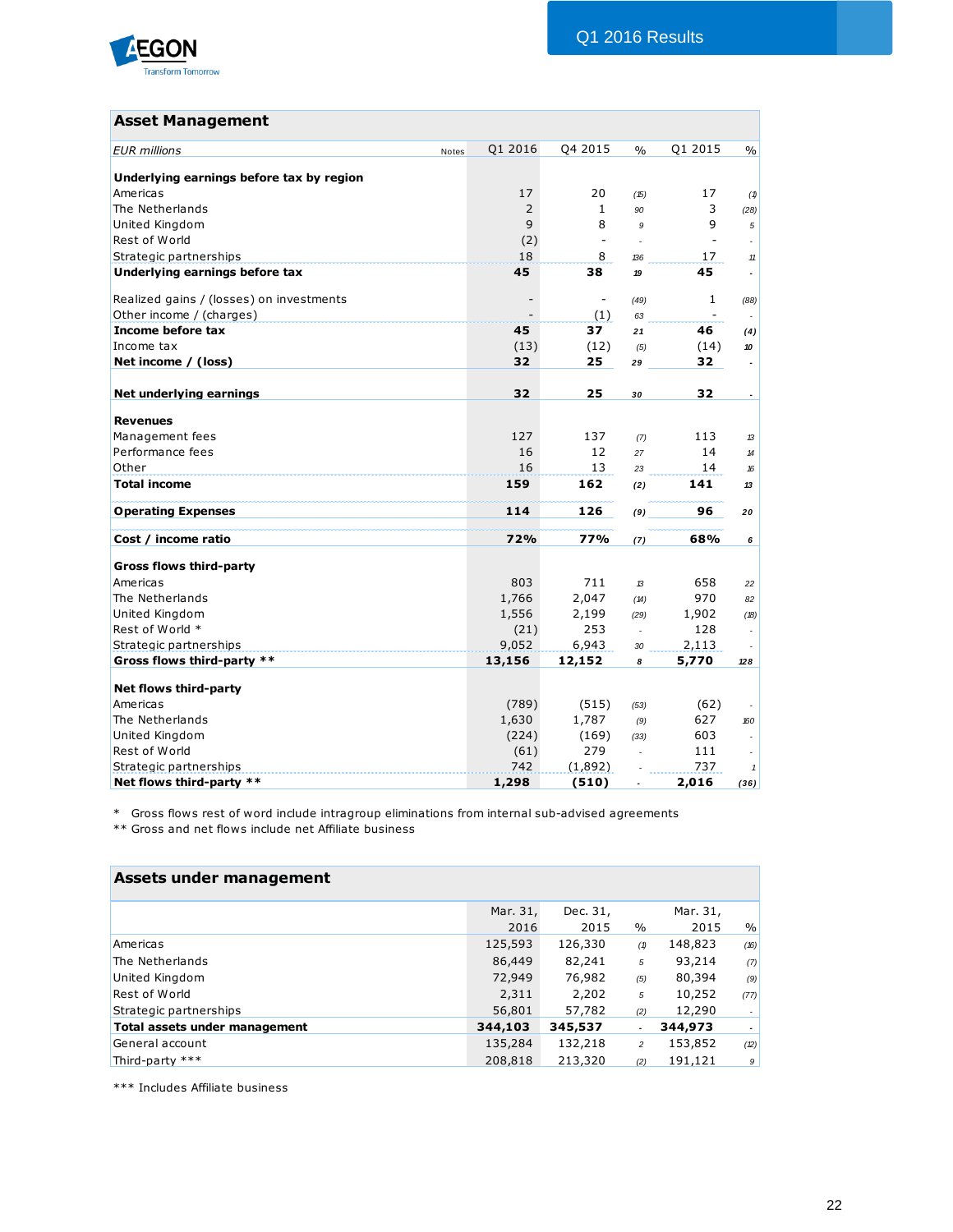

| Market consistent value of new business |         |         |              |         |      |
|-----------------------------------------|---------|---------|--------------|---------|------|
|                                         |         |         | <b>MCVNB</b> |         |      |
| EUR millions, after tax                 | Q1 2016 | Q4 2015 | $\%$         | Q1 2015 | $\%$ |
|                                         |         |         |              |         |      |
| Americas                                | 81      | 101     | (20)         | 62      | 30   |
| Europe                                  | 56      | 46      | 21           | 64      | (2)  |
| Asia                                    | (4)     | 2       | $\sim$       | 14      | ٠    |
| <b>Total</b>                            | 133     | 149     | (11)         | 140     | (5)  |

| <b>Modeled new business: APE</b> |                |         |         |                         |         |      |
|----------------------------------|----------------|---------|---------|-------------------------|---------|------|
|                                  |                |         |         | <b>Premium business</b> |         |      |
|                                  |                |         |         | <b>APE</b>              |         |      |
| <b>EUR</b> millions              | <b>Notes</b>   | Q1 2016 | Q4 2015 | $\%$                    | Q1 2015 | $\%$ |
|                                  | $\overline{7}$ |         |         |                         |         |      |
| Americas                         |                | 386     | 347     | 11                      | 426     | (9)  |
| Europe                           |                | 385     | 341     | 13                      | 424     | (9)  |
| Asia                             |                | 43      | 32      | 34                      | 72      | (40) |
| <b>Total</b>                     |                | 814     | 721     | 13                      | 922     | (12) |

| <b>Modeled new business: Deposits</b> |                |         |         |                         |         |               |
|---------------------------------------|----------------|---------|---------|-------------------------|---------|---------------|
|                                       |                |         |         | <b>Deposit business</b> |         |               |
|                                       |                |         |         | <b>Deposits</b>         |         |               |
| <b>EUR</b> millions                   | <b>Notes</b>   | Q1 2016 | Q4 2015 | $\%$                    | Q1 2015 | $\frac{0}{0}$ |
|                                       | $\overline{7}$ |         |         |                         |         |               |
| Americas                              |                | 6,050   | 5,165   | $\pi$                   | 6,078   | ٠             |
| Europe                                |                | 69      | 101     | (32)                    | 97      | (29)          |
| Asia                                  |                | 73      | 63      | 15                      | 202     | (64)          |
| <b>Total</b>                          |                | 6,191   | 5,328   | 16                      | 6,377   | (3)           |

| <b>MCVNB/PVNBP summary</b> |              |              |                         |                        |                      |
|----------------------------|--------------|--------------|-------------------------|------------------------|----------------------|
|                            |              |              | <b>Premium business</b> |                        |                      |
|                            |              | <b>MCVNB</b> | <b>PVNBP</b>            | MCVNB/<br><b>PVNBP</b> | MCVNB/<br><b>APE</b> |
| <b>EUR</b> millions        | <b>Notes</b> | Q1 2016      |                         | $\frac{0}{0}$          | $\frac{0}{0}$        |
|                            | 8            |              |                         |                        |                      |
| Americas                   |              | 72           | 1,617                   | 4.4                    | 18.6                 |
| Europe                     |              | 51           | 4,179                   | 1.2                    | 13.2                 |
| Asia                       |              | (5)          | 340                     | (1.5)                  | (11.5)               |
| <b>Total</b>               |              | 118          | 6,136                   | 1.9                    | 14.4                 |

|                     |       |              | <b>Deposit business</b> |                        |                    |
|---------------------|-------|--------------|-------------------------|------------------------|--------------------|
|                     |       | <b>MCVNB</b> | <b>PVNBP</b>            | MCVNB/<br><b>PVNBP</b> | MCVNB/<br>Deposits |
| <b>EUR</b> millions | Notes | Q1 2016      |                         | $\frac{0}{0}$          | $\frac{0}{0}$      |
|                     | 8     |              |                         |                        |                    |
| Americas            |       | 9            | 9,224                   | 0.1                    | 0.1                |
| Europe              |       | 5            | 263                     | 2.0                    | 7.6                |
| Asia                |       |              | 73                      | 1.1                    | 1.1                |
| <b>Total</b>        |       | 15           | 9,560                   | 0.2                    | 0.2                |

### **Currencies**

Income statement items: average rate 1 EUR = USD 1.1023 (2015: USD 1.1272).

Income statement items: average rate 1 EUR = GBP 0.7698 (2015: GBP 0.7434).

Balance sheet items: closing rate 1 EUR = USD 1.1396 (2015: USD 1.0740; year-end 2015: USD 1.0863). Balance sheet items: closing rate 1 EUR = GBP 0.7928 (2015: GBP 0.7235; year-end 2015: GBP 0.7370).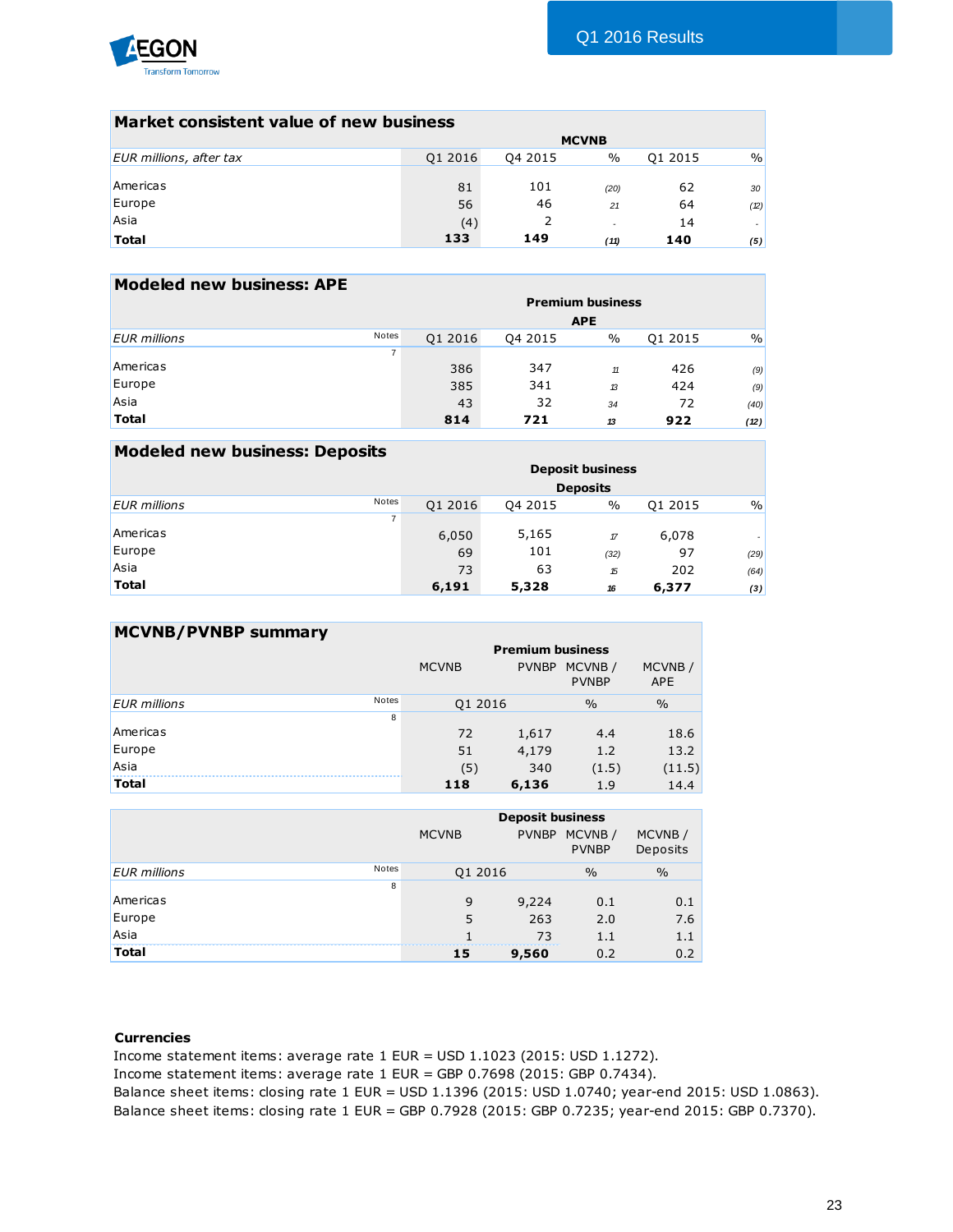

# Additional information

## **The Hague – May 12, 2016**

# **Presentation**

The conference call presentation is available on **aegon.com** as of 7.30 a.m. CET.

# **Supplements**

Aegon's Q1 2016 Financial Supplement and Condensed Consolidated Interim Financial Statements are available on [aegon.com.](http://www.aegon.com/results)

# **Conference call including Q&A**

9:00 a.m. CET

Audio webcast on [aegon.com](http://www.aegon.com/results)

## **Dial-in numbers**

United States: +1 212 444 0896 United Kingdom: +44(0)20 3427 1906 The Netherlands: +31(0)20 721 9158

Passcode: 3843192

Two hours after the conference call, a replay will be available on **aegon.com**.

Aegon's roots go back more than 170 years – to the first half of the nineteenth century. Since then, Aegon has grown into an international company, with businesses in more than 20 countries in the Americas, Europe and Asia. Today, Aegon is one of the world's leading financial services organizations, providing life insurance, pensions and asset management. Aegon's purpose is to help people achieve a lifetime of financial security. More information: [aegon.com.](http://www.aegon.com/)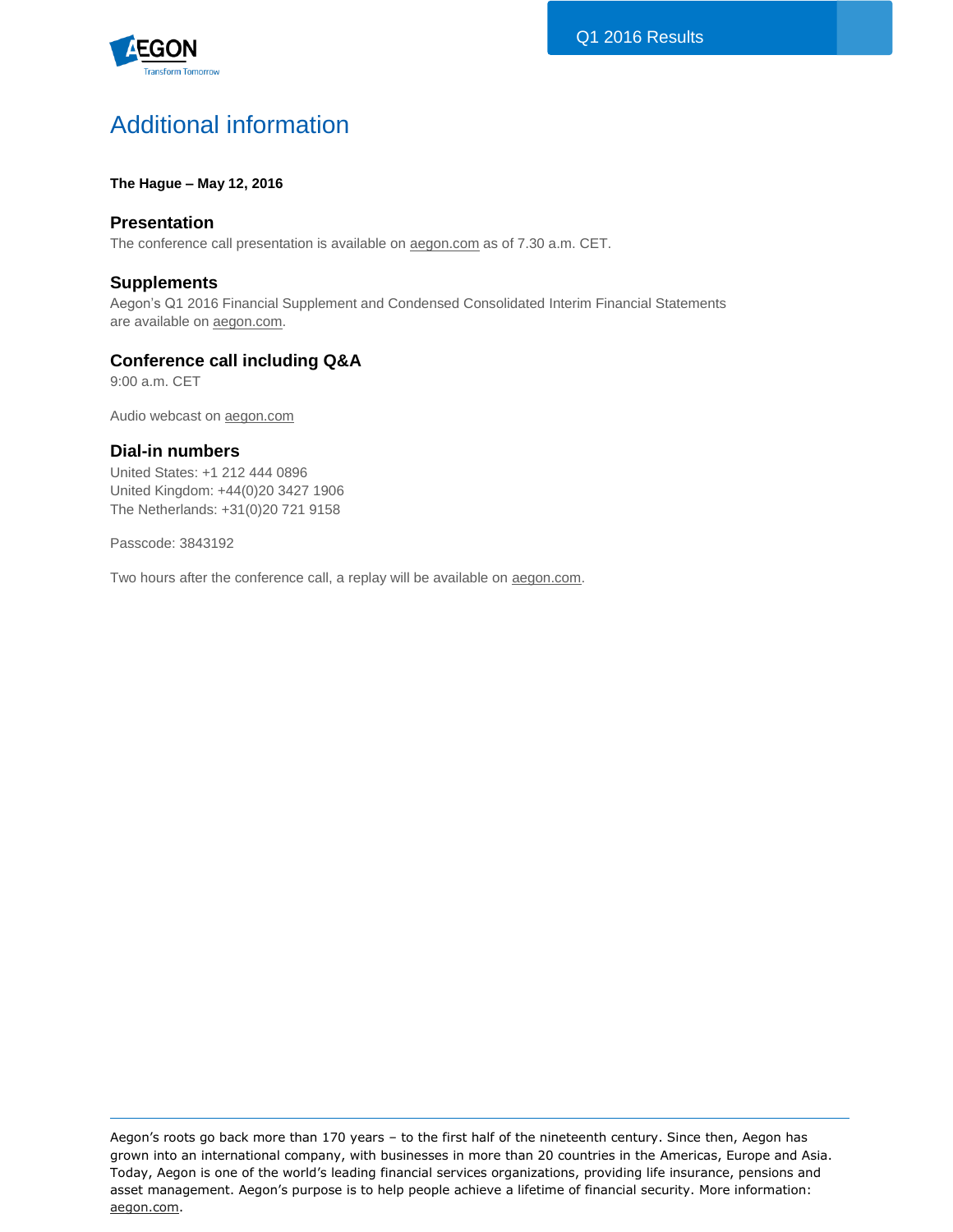

#### **Notes:**

 $1)$  For segment reporting purposes underlying earnings before tax, net underlying earnings, commissions and expenses, operating expenses, income tax (including joint ventures (jv's) and associated companies), income before tax (including tes:<br>For segment reporting purposes underlying earnings before tax, net underlying earnings, commissions and expens<br>prerating expenses, income tax (including joint ventures (jv's) and associated companies), income before t proportionate basis the revenues and expenses of Aegon's joint ventures and Aegon's associates. Aegon believes that these non-IFRS measures provide meaningful information about the underlying results of Aegon's business, including insight into the financial measures that Aegon's senior management uses in managing the business. Among other things, Aegon's senior management is compensated based in part on Aegon's results against targets using the non-IFRS measures presented here. While other insurers in Aegon's peer group present substantially similar non-IFRS measures, the non-IFRS measures presented in this document may nevertheless differ from the non-IFRS measures presented by other insurers. There is no standardized meaning to these measures under IFRS or any other recognized set of accounting standards. Readers are cautioned to consider carefully the different ways in which Aegon and its peers present similar information before comparing them.

Aegon believes the non-IFRS measures shown herein, when read together with Aegon's reported IFRS financial statements, provide meaningful supplemental information for the investing public to evaluate Aegon's business after eliminating the impact of current IFRS accounting policies for financial instruments and insurance contracts, which embed a number of accounting policy alternatives that companies may select in presenting their results (i.e. companies can use different local GAAPs to measure the insurance contract liability) and that can make the comparability from period to period difficult.

For a definition of underlying earnings and the reconciliation from underlying earnings before tax to income before tax,<br>being the most comparable IFRS measure, reference is made to Note 3 "Segment information" of Aegon's consolidated interim financial statements.

#### Aegon changed its segment reporting.

Fixecutive Board which is regarded as the chief operating decision maker. For Europe, the underlying businesses (the<br>Netherlands, United Kingdom including VA Europe, Central & Eastern Europe and Spain & Portugal) are separ This segment reporting is based on the businesses as presented in internal reports that are regularly reviewed by the Executive Board which is regarded as the chief operating decision maker. For Europe, the underlying businesses (the Netherlands, United Kingdom including VA Europe, Central & Eastern Europe and Spain & Portugal) are separate operating segments which under IFRS 8 cannot be aggregated, therefore further details will be provided for these operating segments in the Europe section.

- 2)
- 3) The present value, at point of sale, of all cashflows for new business written during the reporting period, calculated operating segments which under IFRS 8 cannot be aggregated, therefore further details will be provided for these<br>operating segments in the Europe section.<br>Sales is defined as new recurring premiums plus 1/10 of single prem risk neutral approach, ignoring the investment returns expected to be earned in the future in excess of risk free rates (swap curves), with the exception of an allowance for liquidity premium. The Swap curve is extrapolated beyond the last<br>liquid point to an ultimate forward rate. The market consistent value of new business is calculated on production detailed a the market consistent production system and ultimate.<br>The present value, at point of sale economics assumptions. Market consistent value of new business is calculated using a<br>risk neutral approach, ig after allowing for the time value financial options and guarentees, a market value margin for non-hedgeable financial and non-financial risks and the costs of non-hedgeable stranded capital.
- <sup>4)</sup> Return on equity is a ratio using a non-GAAP measure and is calculated by dividing the net underlying earnings after cost of leverage by the average shareholders' equity excluding the revaluation reserve and the reserves related to defined benefit plans.
- 5) Included in other income/(charges) are charges made to policyholders with respect to income tax in the United Kingdom.
- <sup>6)</sup> Includes production on investment contracts without a discretionary participation feature of which the proceeds are not recognized as revenues but are directly added to Aegon's investment contract liabilities. Included in other income/(charges) are charges made to policyholders with respect to income tax in the United K<br>Includes production on investment contracts without a discretionary participation feature of which the proceed
- $7)$  APE = recurring premium + 1/10 single premium.
- 8) PVNBP: Present value of new business premiums (PVNBP) is the premiums for the new business sold during the reporting period, projected using assumptions and projection periods that are consistent with those used to calculate<br>the market consistent value of new business, discounted back to point of sale using the swap curve (plus recognized as revenues but are directly added to Aegon's investment contract liabilities.<br>APE = recurring premium + 1/10 single premium.<br>PVNBP: Present value of new business premiums (PVNBP) is the premiums for the new bus
- 9) Reconciliation of operating expenses, used for segment reporting, to Aegon's IFRS based operating expenses.

|                                                   | 01 2016 |
|---------------------------------------------------|---------|
| Employee expenses                                 | 596     |
| Administrative expenses                           | 311     |
| Operating expenses for IFRS reporting             | 907     |
| Operating expenses related to jv's and associates | 53      |
| Operating expenses in earnings release            | 960     |

- 10) consolidated on a proportionate basis.
- <sup>11)</sup> Capital Generation reflects the sum of the return on free surplus, earnings on in-force business, release of required .<br>a) **Operating expenses in earnings release**<br>Surplus on the value of the value of the return on free surplus, earnings on in-force business, release of required<br>Capital Generation reflects the sum of the return on free surplus Generation is defined as the capital generated in a local operating unit measured as the change in the local binding New we sales, gives a populated on a proportionate basis.<br>Capital Generation reflects the sum of the return on free surplus, earnings on in-force business, release of required<br>Surplus on in-force business reduced by new bu surplus on in-force business reduced by new business first year strain and required surplus on new business. Capital Generation is defined as the capital generated in a local operating unit measured as the change in the lo meaningful information to investors regarding capital generated on a net basis by Aegon's operating subsidiaries that may be available at the holding company. Because elements of Capital Generation are calculated in accordance with local solvency requirements rather than in accordance with any recognized body of accounting principles, there is no IFRS financial measure that is directly comparable to Capital Generation.
- The calculation of the Solvency II capital surplus and ratio are based on Solvency II requirements. For insurance entities in Solvency II equivalent regimes (United States, Bermuda and Brazil) local regulatory solvency measurements are used. Specifically, required capital for the life insurance companies in the US is calculated as two and a half times (250%) the upper end of the Company Action Level range (200% of Authorized Control Level) as applied by the National Association of Insurance Commissioners in the US. For entities in financial sectors other than the insurance sector, the solvency requirements of the appropriate regulatory framework are taken into account in the group ratio. The group ratio does not include Aegon Bank N.V. As the UK With-Profit funds is ring fenced, no surplus is taken into account regarding the UK With-Profit funds for Aegon UK and Group numbers.
- b) The results in this release are unaudited.